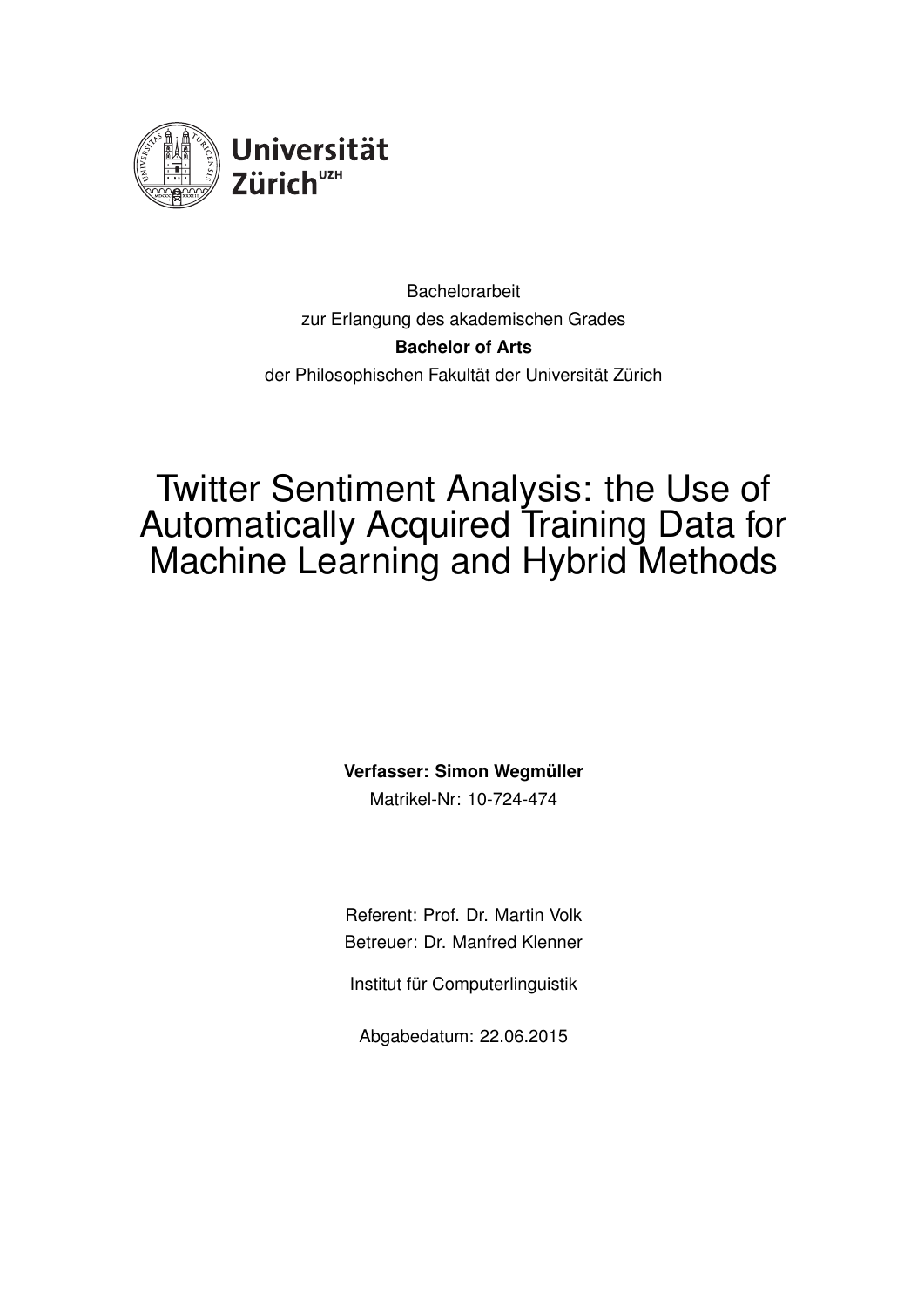### <span id="page-1-0"></span>**Abstract**

This is the place to put the English version of the abstract.

### **Zusammenfassung**

Und hier sollte die Zusammenfassung auf Deutsch erscheinen.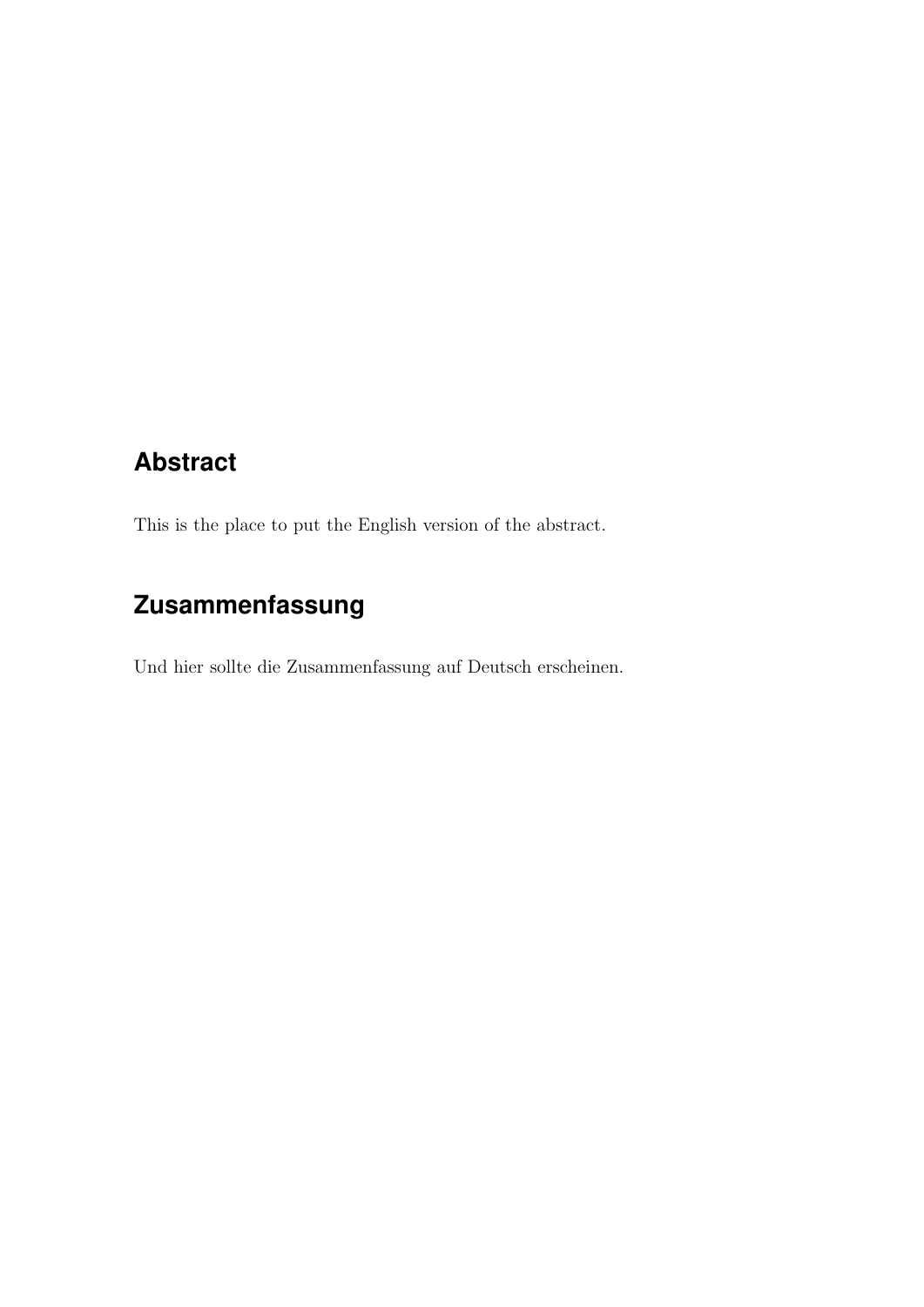# <span id="page-2-0"></span>**Contents**

|              | <b>Abstract</b>                 | $\mathbf{i}$   |
|--------------|---------------------------------|----------------|
|              | <b>Contents</b>                 | <i>ii</i>      |
|              | <b>List of Figures</b>          | iv             |
|              | <b>List of Tables</b>           | V              |
|              | <b>List of Acronyms</b>         | vi             |
|              | <b>List of additional Files</b> | vii            |
| 1            | <b>Introduction</b>             | 1              |
| $\mathbf{2}$ | <b>Theoretical Background</b>   | 3              |
|              | 2.1                             | 3              |
|              | 2.2                             | 6              |
|              | 2.3                             | 8 <sup>8</sup> |
|              | Naive Bayes<br>2.3.1            | 11             |
|              | 2.3.2                           | 12             |
|              |                                 | 13             |
| 3            | <b>Data and Methods</b>         | 14             |
|              | 3.1                             | 14             |
|              | 3.2                             | 16             |
|              | 3.2.1                           | 16             |
|              | 3.2.2                           |                |
|              | 3.2.3                           | 18             |
| 4            | <b>Results and Analysis</b>     | 20             |
|              | 4.1                             | <b>20</b>      |
|              | 4.2                             | 21             |
|              | 4.3                             | 22             |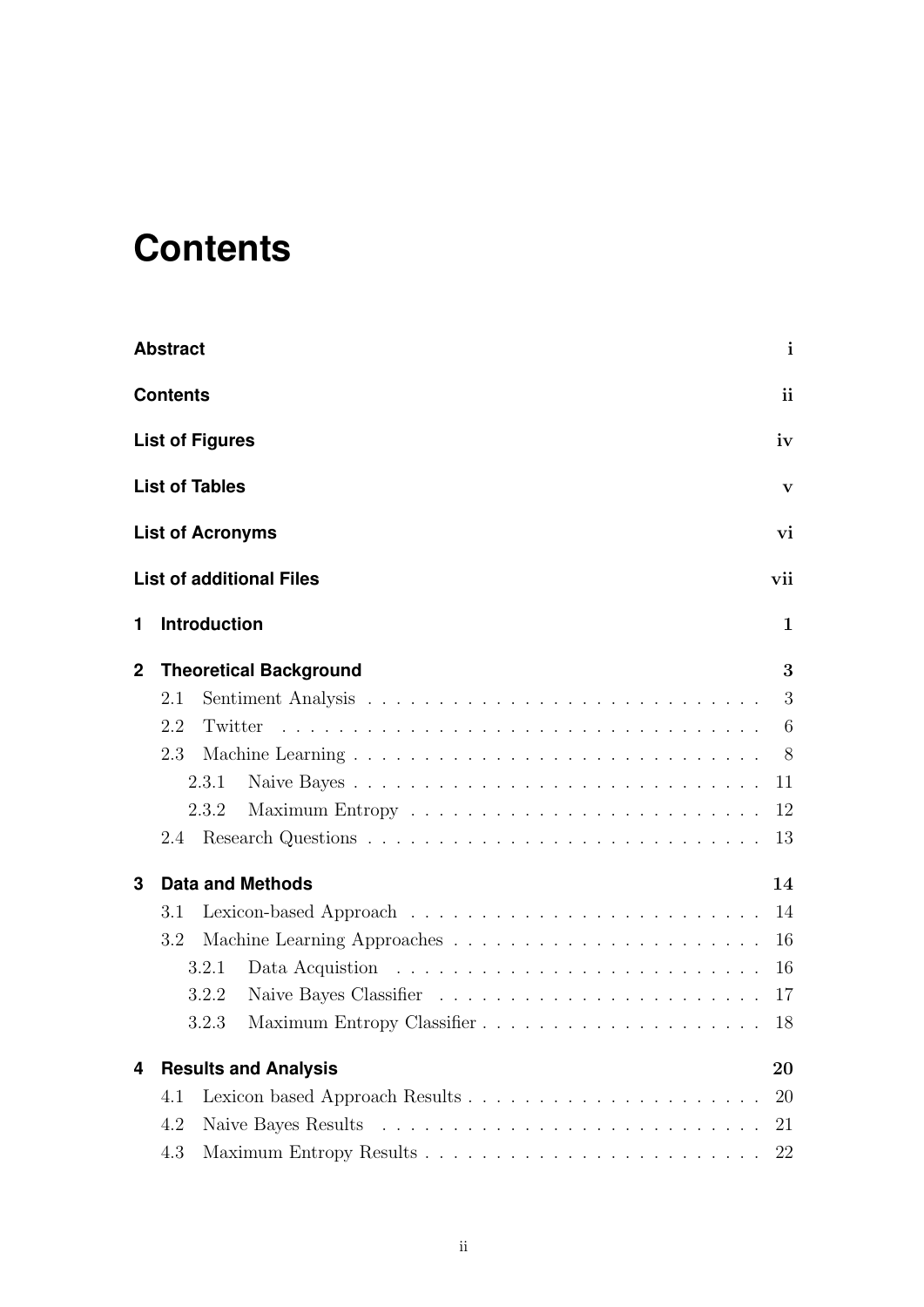| 5 | <b>Discussion</b> | 23 |
|---|-------------------|----|
|   | 6 Conclusion      | 25 |
|   | <b>References</b> | 27 |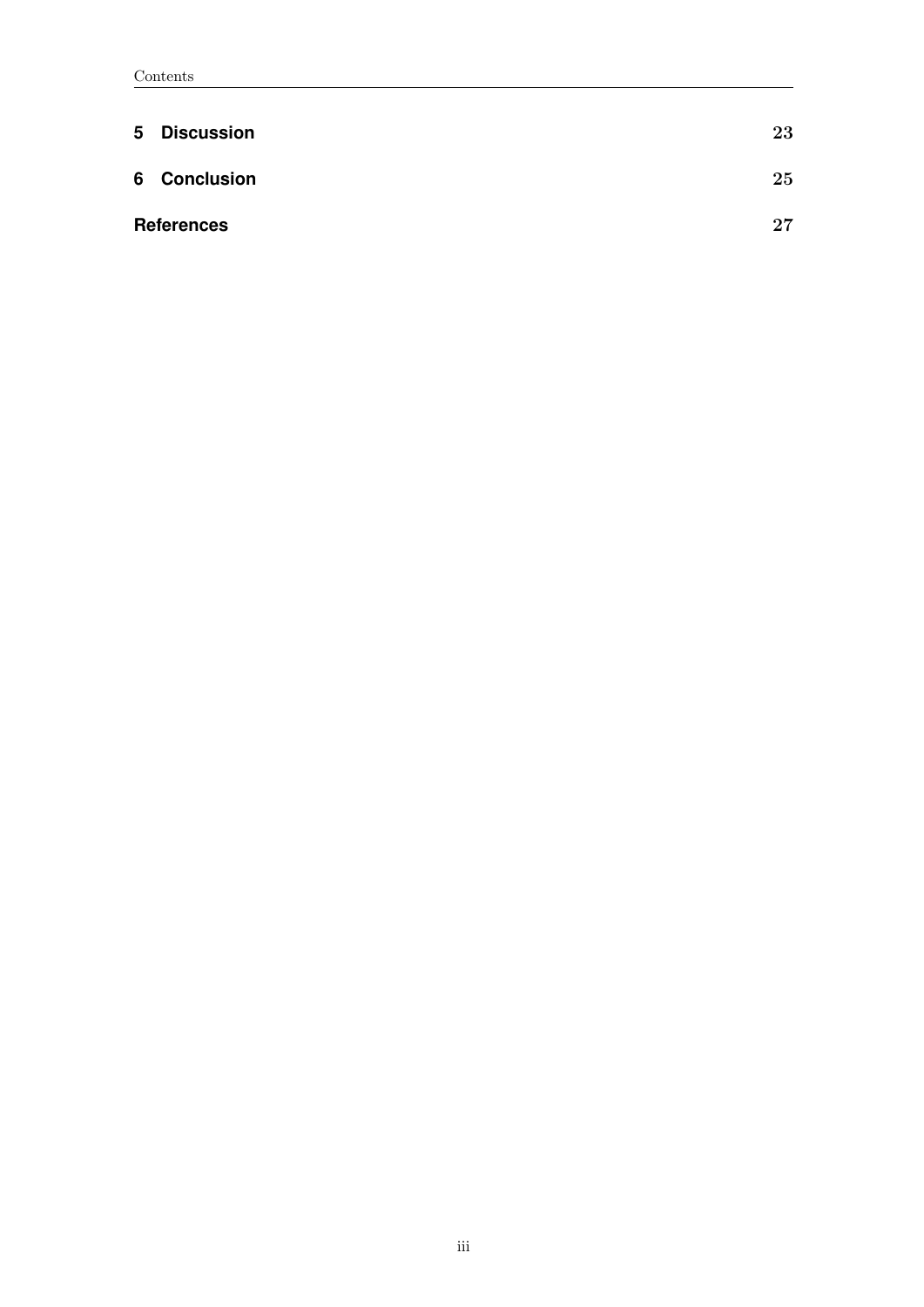# <span id="page-4-0"></span>**List of Figures**

| 2              |  |
|----------------|--|
| 3              |  |
| $\overline{4}$ |  |
| 5 <sup>5</sup> |  |
|                |  |
|                |  |
|                |  |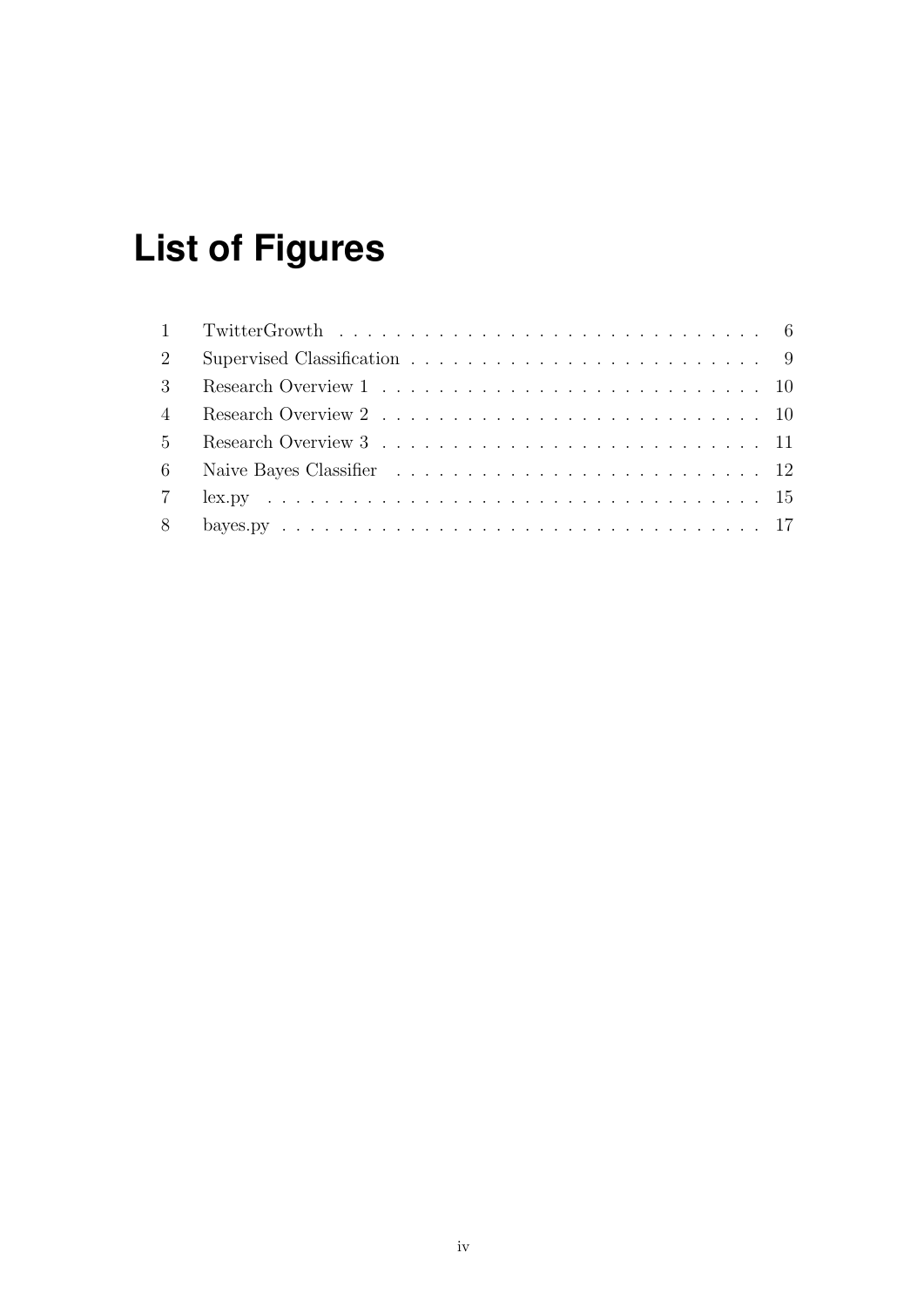# <span id="page-5-0"></span>**List of Tables**

| 2 Accuracy of naive Bayes based systems 21     |  |
|------------------------------------------------|--|
| 3 Accuracy of maximum entropy based systems 22 |  |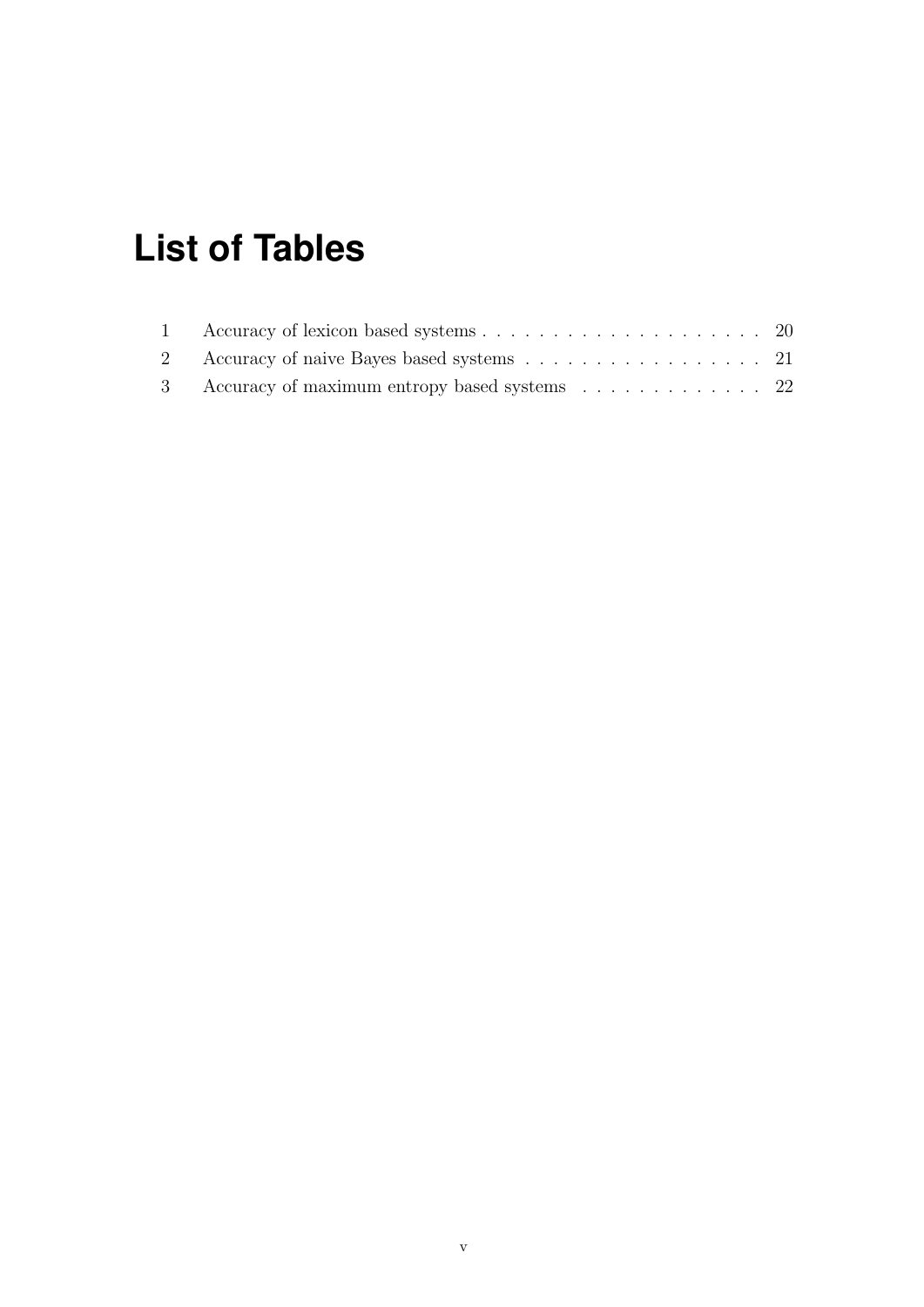# <span id="page-6-0"></span>**List of Acronyms**

| <b>NLP</b> |  |  | Natural Language Processing |
|------------|--|--|-----------------------------|
|------------|--|--|-----------------------------|

OCR Optical Character Recognition

- POS Part-Of-Speech
- SA Sentiment Analysis
- UTF-8 Unicode Transformation Format (8-bit)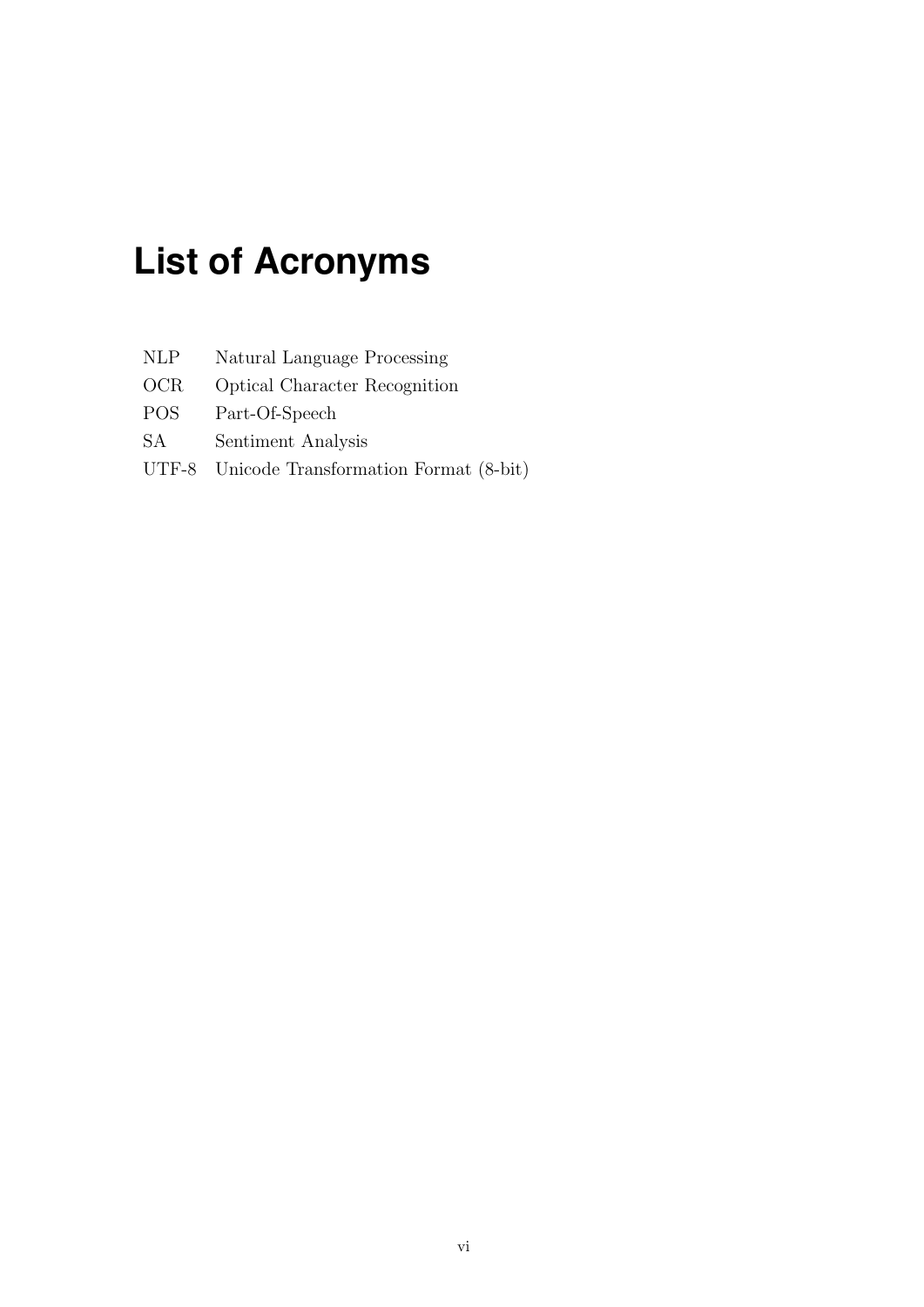# <span id="page-7-0"></span>**List of additional Files**

The following files can be found on the CD that was submitted together with this Paper:

- lex.py Baseline leixcon based system
- lex2.py Extended baseline lexicon based system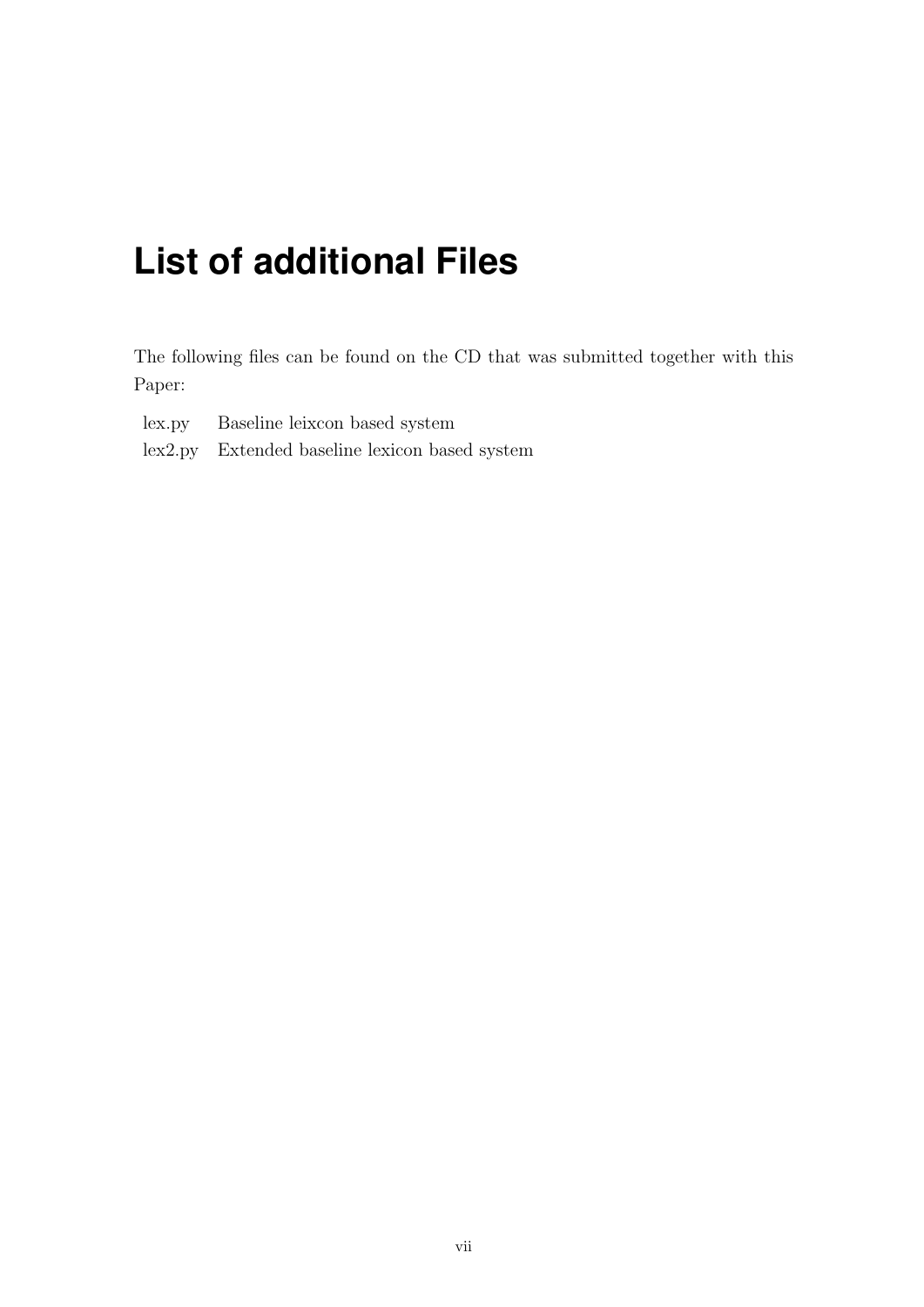## <span id="page-8-0"></span>**1 Introduction**

Since its foundation in 2006, Twitter has rapidly become one of the Internets biggest social networking services, with more than 100 million users who in 2012 posted 340 million tweets per day  $1$  With its simple format that allows the users to send and read basic, 140-character long messages, Twitter has become an important asset in the way people communicate and share their opinions in the 21st century, thus making Twitter an invaluable tool for analyzing public opinions on current debates, products or even social studies. For example, a business is able to analyze tweets mentioning certain products of theirs, deciding whether the public opinion is favorable or more critical towards this product. This process is called sentiment analysis or opinion mining, an approach that uses natural language processing, text analysis and other techniques from the field of computational linguistics in order to identify and extract this sort of information from the source material. One basic task in sentiment analysis is classifying the polarity of a text (e.g. a tweet). This can be done either at the document, sentence, or feature level and basically returns a decision whether this document, sentence or feature is positive, negative or neutral. There also exist more advanced techniques which go beyond polarity classification, for example deciding between different emotional states such as "happy", "sad" or "aggressive". Generally, one can distinguish between four separate, main categories of techniques that can be used to perform sentiment analysis: keyword spotting, lexical affinity, statistical methods, and concept-level techniques. Keyword spotting refers to a technique that relies on classifying text by spotting certain unambiguous affect words (e.g. happy, sad, afraid). Lexical affinity is a continuation of this approach, including arbitrary words which have been assigned an affinity value towards particular emotions or towards a polarity. Statistical methods make use of large data sets in order to perform statistical analyses by using a number of different machine learning algorithms. Finally, concept-level techniques make use of elements from the field of knowledge representation (e.g. ontologies, semantic networks) and are able to detect semantics in the text by analyzing concepts which are more subtle, by linking these to to other concepts which may relay relevant information.

<sup>1</sup>https://blog.twitter.com/2012/twitter-turns-six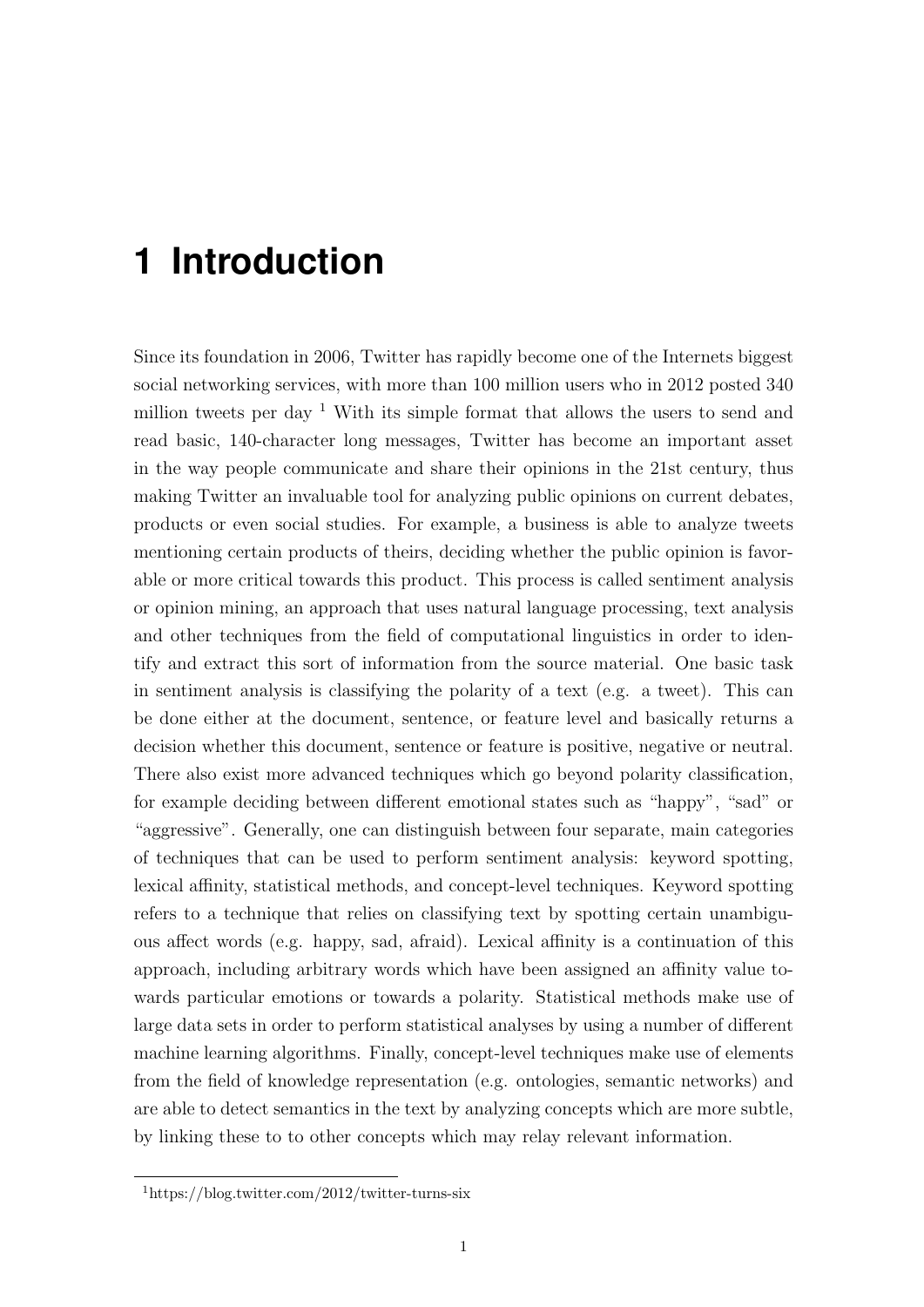The motivation of this paper is to create and compare different methods of performing sentiment analysis for German language tweets. One of the main problems of using statistical methods is the limited data that is available. In order to train a (supervised) machine learning classifier, a relatively large set of annotated data has to be at hand. Since there is no large enough corpora for German tweets available today, one of the goals of this paper is to automatically create/retrieve data which can then be used in order to train a number of classifiers. Furthermore, the results of these methods shall be compared to a lexicon-based approach, using a polarity lexicon and polarity values of individual words in order to classify tweets, as well as to an improved version of this system, including additional features, such as hashtags and emoticons, in order to improve the classification task.

The structure of this paper is as follows: chapter 2 will cover the theoretical concepts that are relevant to the topic as well as explain the research questions. In chapter 3, the acquisition process for the data will be explained as well as the methods and techniques used for the different approaches for analyzing the tweets. This includes a closer look at the python scripts that were created for these tasks. Chapter 4 will present the results of the analyses and chapter 5 will entail a close analysis of the results and a discussion thereof. Finally, chapter 6 will highlight the conclusions to be drawn from the results as well as entail a short outlook on further tasks and questions to be answered in the future.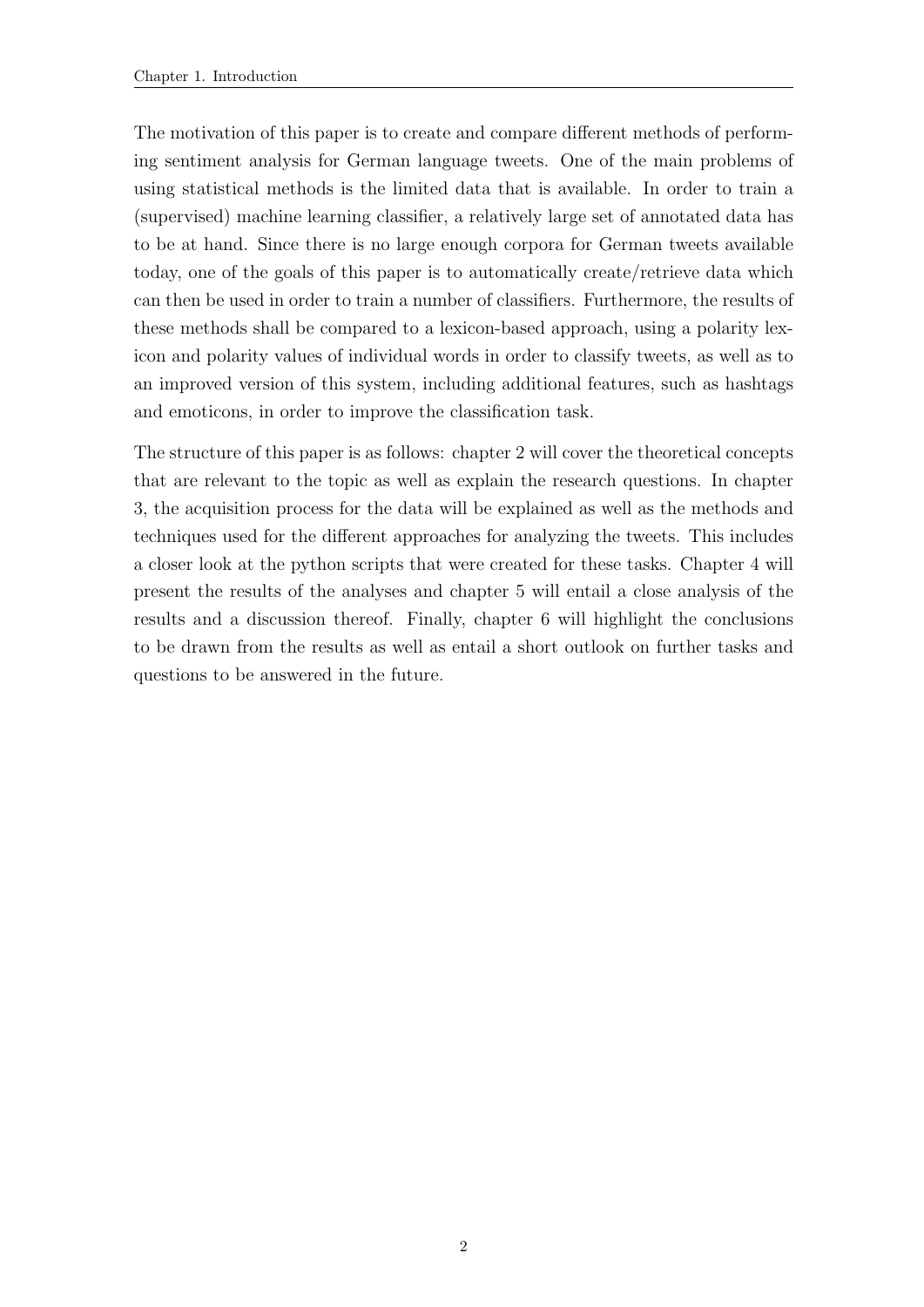## <span id="page-10-0"></span>**2 Theoretical Background**

According to the Handbook of Natural Language Processing, textual information can be categorized into two main types: facts and opinions [Indurkhya and Dam](#page-35-0)[erau](#page-35-0) [\[2010,](#page-35-0) 7]. Whereas facts represent objective expressions about entities, events and their properties, opinions are subjective expressions, describing sentiments or feelings towards entities or events. Naturally, the concept of opinions is very broad, encompassing a variety of complex ways in which they can be expressed. In order to simplify things, the focus here lies on expressions that convey either positive or negative sentiments. The World Wide Web has led to an ever increasing amount of information that is available to the public and it has dramatically changed the way people express their views and opinions [\[Indurkhya and Damerau,](#page-35-0) [2010,](#page-35-0) 7]. A very large number of social media, for example news, forums, blogs or product reviews, contain sentiment-based sentences. The texts in these domains are in a large part created by the users themselves and analyzing these texts has become an important task in NLP in general and especially for sentiment analysis, also known as opinion mining, which is the automatic detection of opinions, or sentiments in these texts. One of the biggest sources of this sort of information is Twitter, which was introduced in 2006 and has quickly become the focus of a fairly large number of researchers, mainly due to the sheer amount of information that is available. In the following sections I will explain the theoretical concepts and approaches regarding sentiment analysis, as well as present a (limited) survey of current research in the field.

### <span id="page-10-1"></span>**2.1 Sentiment Analysis**

Sentiment analysis, sometimes also referred to as opinion mining, sentiment detection or sentiment extraction, is a technique using NLP methods in order to analyze texts concerning people's opinions, evaluations, appraisals and emotions towards certain entities, such as products, services, organizations, individuals, issues, events, topics and their properties. According to Liu, the term sentiment analysis first appeared in Nasukawa and Yi, 2003 [\[Liu,](#page-35-1) [2012,](#page-35-1) 7]. Although Research in the field had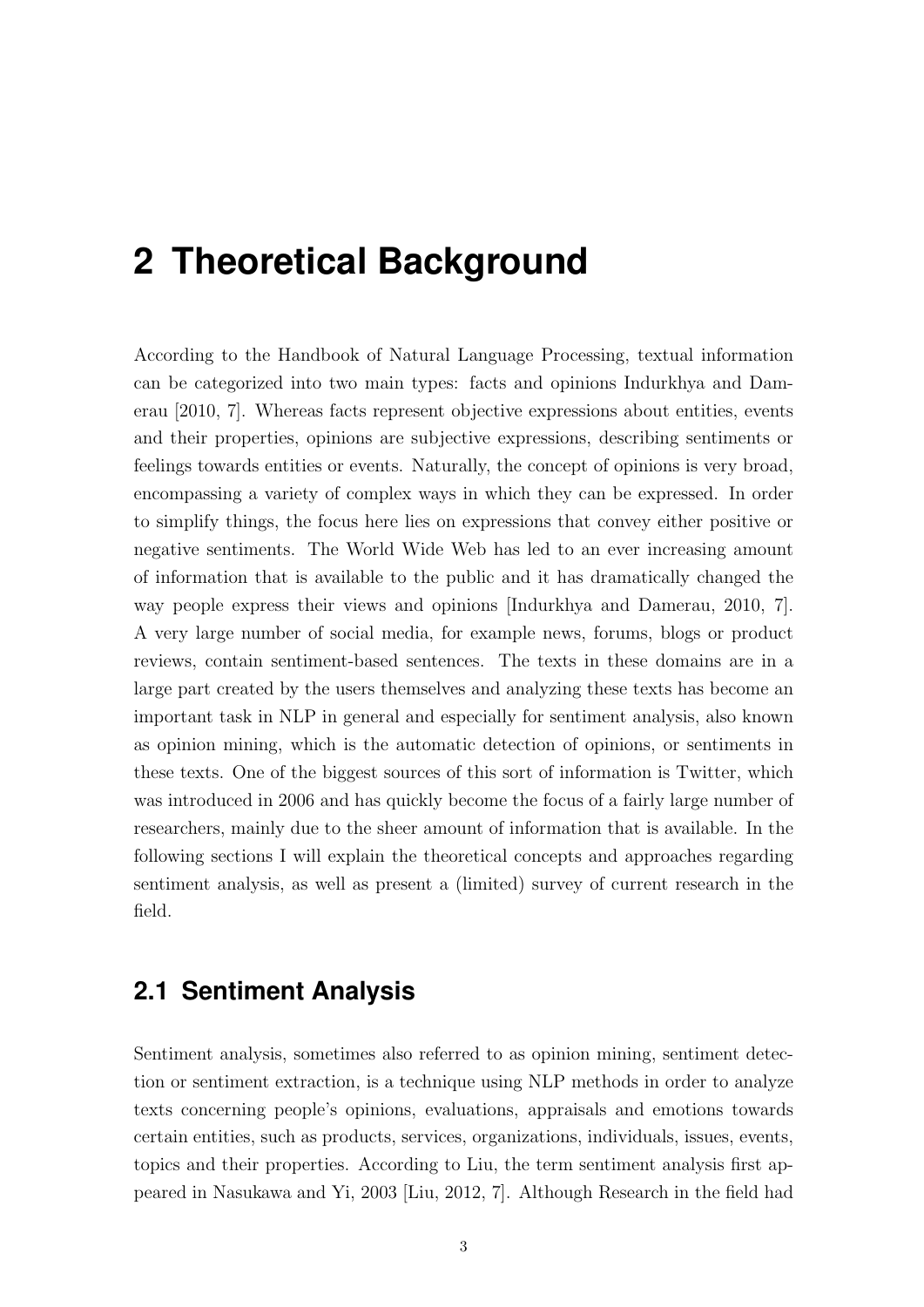already appeared earlier (e.g. [Das and Chen](#page-34-1) [\[2001\]](#page-34-1), ?). Before the year 2000, little research had been done concerning sentiment and opinion analysis, but in recent years the area has become very active, mainly due to the wide range of applications it provides, as well as the challenging nature of the problems it imposes, which are well worth studying.

The applications of sentiment analysis are extremely wide, ranging from "consumer products, services, healthcare and financial services to social events and political elections" [\[Liu,](#page-35-1) [2012,](#page-35-1) 8]. Many big corporations today have built their own in-house capabilities, e.g. Microsoft, Google, HewlettPackard [\[Liu,](#page-35-1) [2012,](#page-35-1) 8]. Furthermore, sentiment analysis has been used to predict sales performance [\(Liu et al.](#page-35-2) [\[2007\]](#page-35-2)), reviews were used to rank products and merchants [\(McGlohon et al.](#page-35-3) [\[2010\]](#page-35-3)), Twitter sentiment was linked with public opinion in [\(O'Connor et al.](#page-35-4) [\[2010\]](#page-35-4)) and to predict election results [\(Tumasjan et al.](#page-36-0) [\[2010\]](#page-36-0)). In [Asur and Huberman](#page-34-2) [\[2010\]](#page-34-2), Twitter data, movie reviews and blogs were used in order to predict box-office revenues for movies. In [Bollen et al.](#page-34-3) [\[2011\]](#page-34-3), Twitter moods were used to predict the stock market and in [Zhang and Skiena](#page-36-1) [\[2010\]](#page-36-1), blog and news sources were analyzed in order to study trading strategies using sentiment analysis.

Sentiment analysis can be categorized into three main granularities, referring to the level at which the task is focused. These three levels are: Document level, Sentence level and Entity and Aspect level. At the document level, the task is to classify whole documents according to their sentiment polarity (negative, positive). An example would be to classify product reviews in regard to the expressed opinion towards the specific product. One problem with this granularity is the assumption that each document only discusses one entity, or expresses an opinion towards one single entity (e.g. a single product). Thus, if a document discusses or compares multiple entities, it is not applicable. At the sentence level, the task is defined as classifying individual sentences, deciding whether they express positive, negative or neutral opinions. As [Liu](#page-35-1) [\[2012\]](#page-35-1) states , this task is closely related to subjectivity classification, which is a method to distinguish between sentences which express "factual information from sentences that express subjective information" [\[Liu,](#page-35-1) [2012,](#page-35-1) 11]. Finally, the entity and aspect level is focused on performing a finer-grained analysis, in order to detect "what exactly people liked or did not like" [\[Liu,](#page-35-1) [2012,](#page-35-1) 11]. Here, the focus does not lie on documents, paragraphs, sentences or clauses, but instead directly on opinion. The assumption is that opinions consist of a sentiment (positive or negative) and a target. The entity and aspect level of sentiment analysis is clearly the most challenging one, even though both document and sentence level sentiment analysis pose to be difficult tasks in their own right.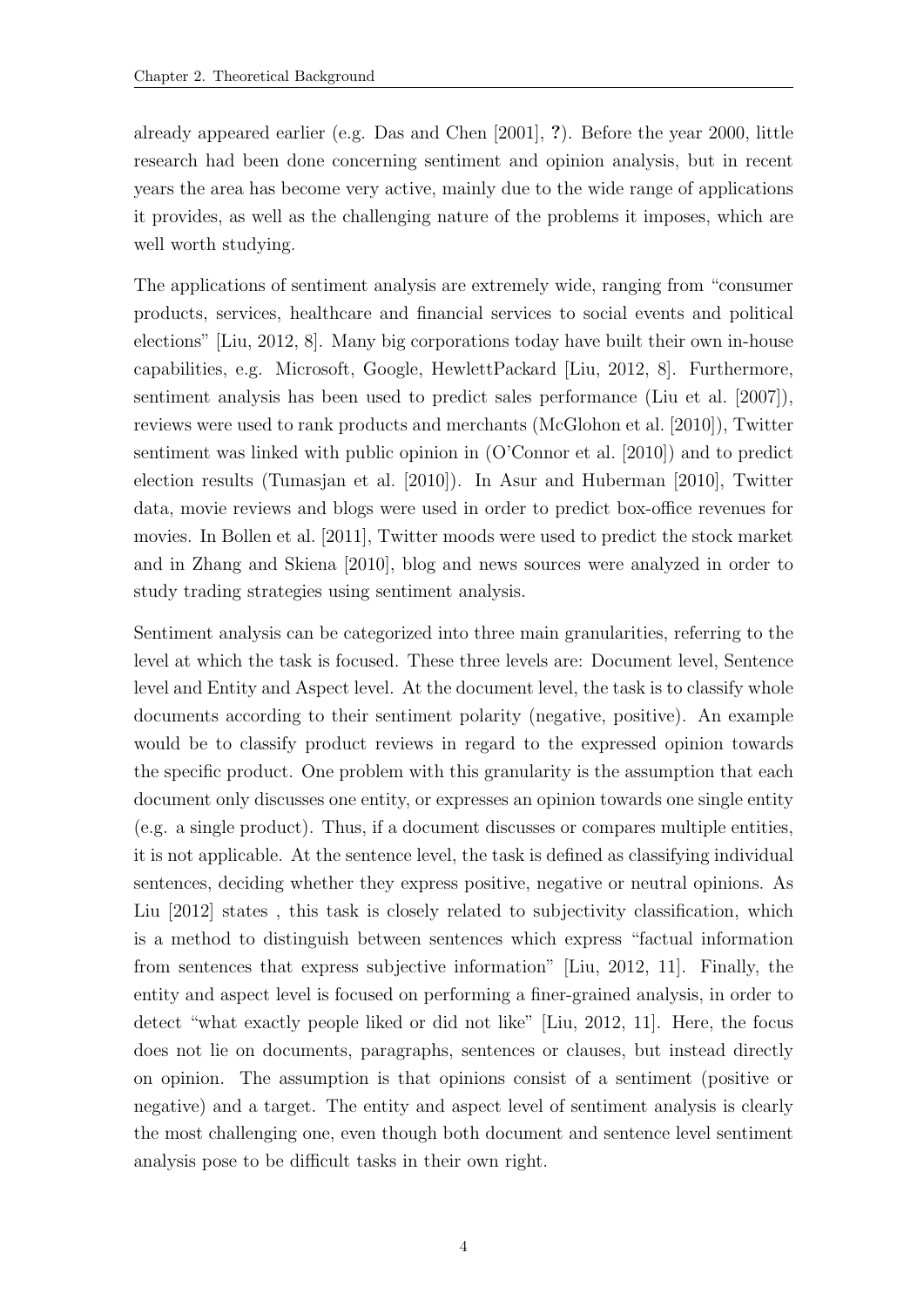Sentiment analysis approaches can be further classified into two main categories: machine-learning based approaches and lexicon bases approaches.

Concerning machine-learning based approaches, a further distinction is made between supervised and unsupervised methods. Supervised learning requires training data in order to be trained to classify new instances into predefined classes. In contrast, unsupervised learning is the task of finding a hidden structure in unlabeled data. Since the data is unlabeled, there is no error or reward signal to evaluate a potential solution. Machine learning algorithms require so-called features, e.g. n-grams, part-of-speech tags or patterns in order to be able to classify instances.

Lexicon based approaches rely on sentiment words, also called opinion words. These are words that are used to express positive or negative sentiments, e.g. good, wonderful, bad, or poor. These words are compiled into a lexicon, called sentiment lexicon or opinion lexicon, which can then be accessed by the sentiment analysis algorithm and are used to aggregate a score, assigning either a positive, negative or neutral value to a phrase, sentence or document. Lexicons can also consist of phrases and idioms apart from words. As [Liu](#page-35-1) states, these lexicons alone are not powerful enough to perform high-quality sentiment analysis [\[Liu,](#page-35-1) [2012,](#page-35-1) 12]. Some of the problems with using lexicon-based approaches include:

- positive or negative sentiment words may have opposite orientations in different application domain, e.g. "such" ususally indicates negative sentiment, but it can also imply positive sentiment ("This vacuum cleaner really sucks")
- A sentence containing sentiment words may not express any sentiment
- Sarcastic sentences with or without sentiment words are hard to deal with
- Many sentences without sentiment words can also imply opinions

#### [Liu](#page-35-1) [\[2012,](#page-35-1) 12-13]

The focus of this paper lies in document-level classification. Each tweet is considered to be a document. [Liu](#page-35-1) [\[2012\]](#page-35-1) defines the main problem of document-level classification as follows: "given an opinion document  $d(\ldots)$ , determine the overall sentiment s of the opinion holder". The implicit assumption made here is that each document expresses an opinion on a single entity and contains opinions from a single opinion holder. Since tweets are of exceptionally short range (limited to 140 characters), one can assume that the focus usually lies on a single point of interest and it is therefore assumed that only one topic, or entity is discussed per tweet.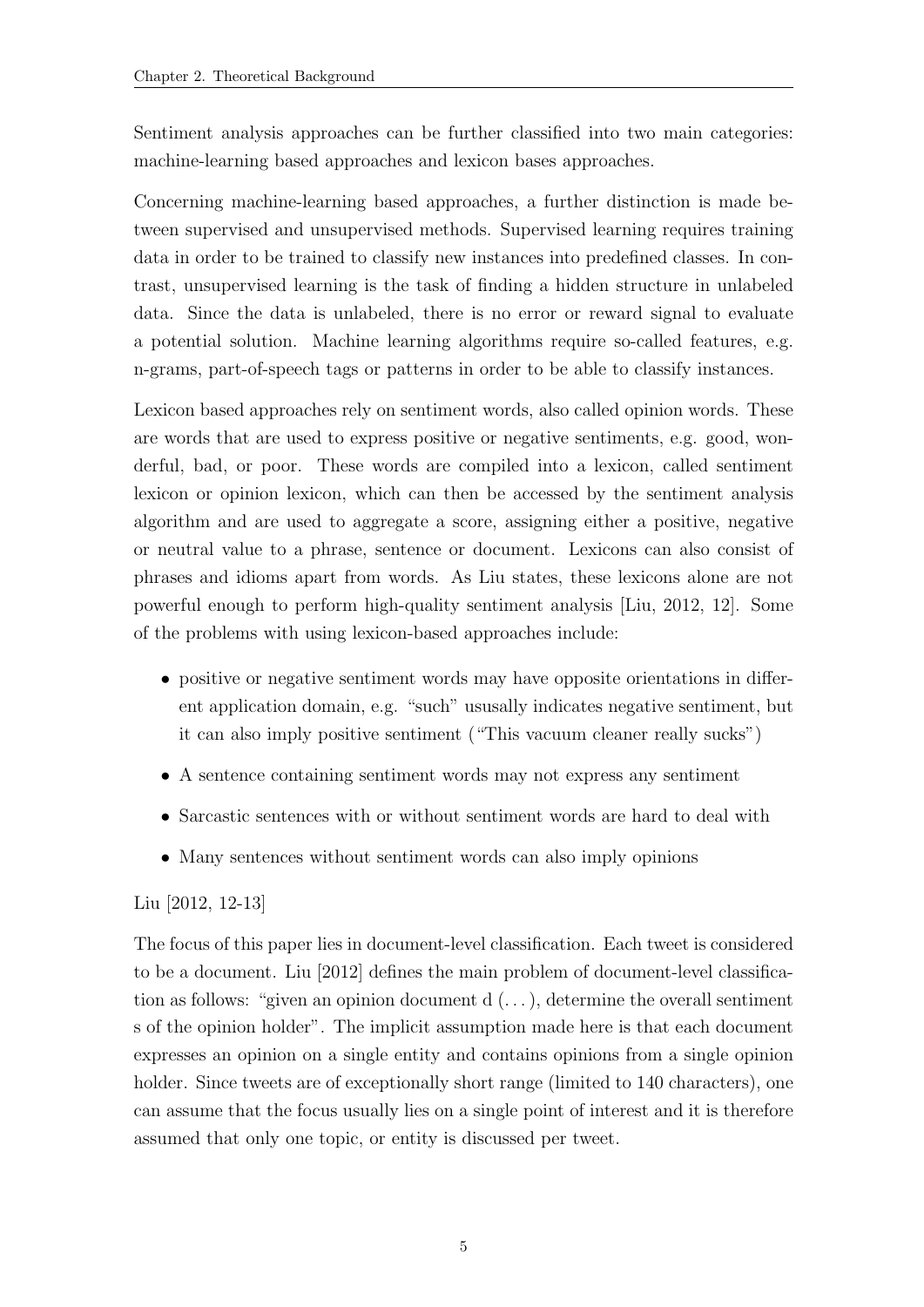### <span id="page-13-0"></span>**2.2 Twitter**

Twitter is a platform on which users share short message, links images or videos and can be defined as a microblog. Users may write short, 140-characters long message which they can then share with their followers. Topic-wise, twitter encompasses everything from personal messages to large companies using the site as a way to communicate with their customers. Similar to Facebook, Tumblr, Google+ or FourSquare, Twitter relies on user-generated content. It was first introduced on July 16 2006 and since then has seen an enormous rate of growth. Today, Twitter has become an invaluable source of information for many researchers in a large variety of fields of sciencs. Twitter is currently the nineh most popular website in the world, with an average of nearly eleven million hits per day  $^1$  $^1$ . Figure 1 shows the growth rate of twitter:



Figure 1: Twitter Growth Rate [Martínez-Cámara et al., [2012,](#page-35-5) 4]

<span id="page-13-1"></span>Tweets may also sometimes reference other users. This is done by preceding the username with an @ (@username), this is called a mention. "Originally, Twitter was created in order for users to write small messages about their daily lives, hence the question 'What are you doing?' [Martínez-Cámara et al., [2012,](#page-35-5) 4]. Over time however, Twitter has become much more diverse, representing a powerful tool for spreading information quickly and globally. This has led to Twitter changing the question to 'What's happening?' "in order to encourage users to comment on all that is happening around them" [Martínez-Cámara et al., [2012,](#page-35-5) 4]. Another development towards this is the ability to retweet (RT). This allows users to retweet tweets they

<sup>1</sup>http://www.alexa.com/siteinfo/twitter.com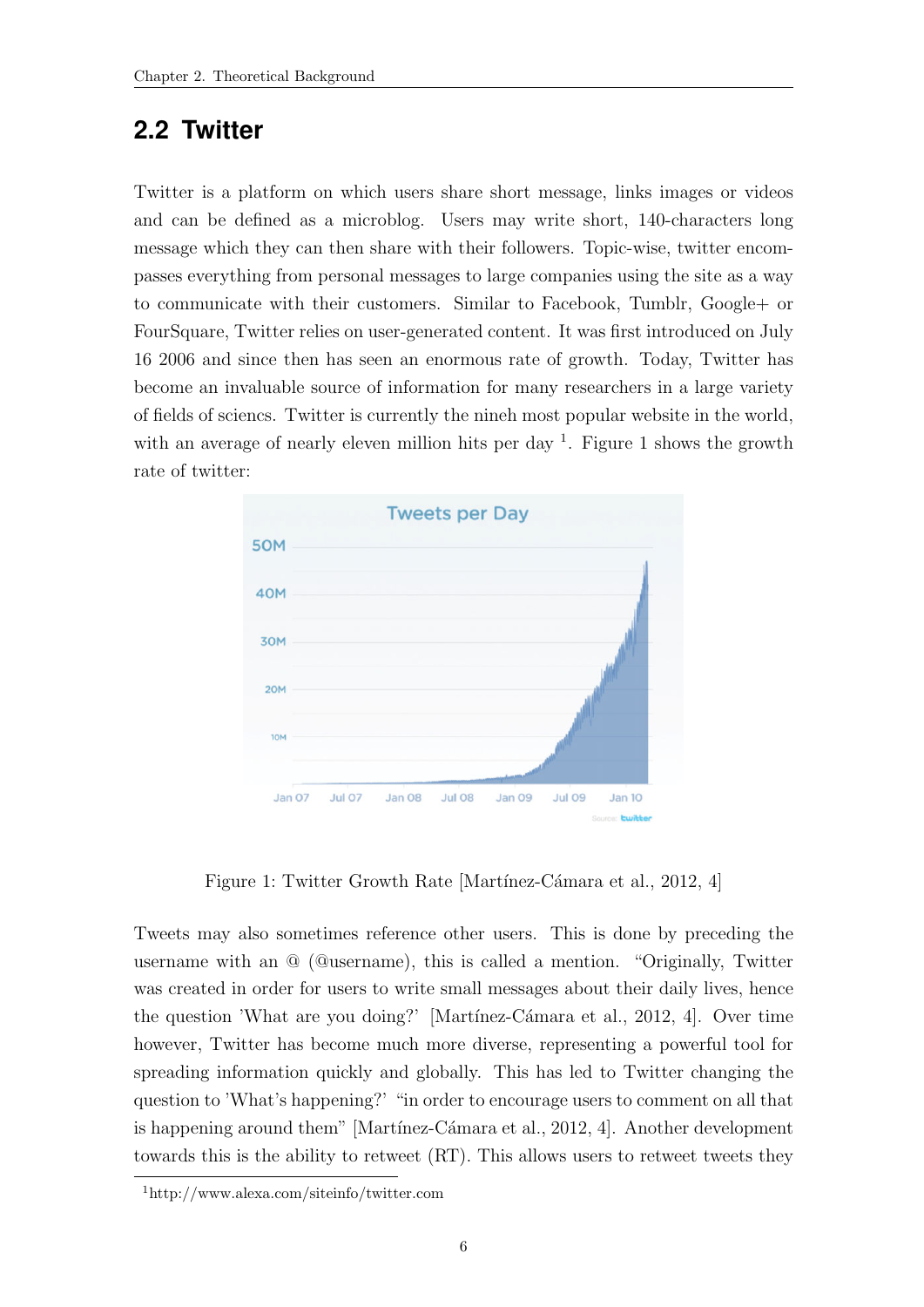find worth spreading, making them visible to their own followers. Another important feature of Twitter is the ability to label information, using hashtags. This is expressed by preceding the name of a topic by the  $\#$  character (e.g.  $\#$ sentimentanalyis). This then allows users to find other tweets mentioning the same hashtag by clicking on it. The most popular topics or hashtags are aggregated by Twitter under the branch trending topics (TT). Due to this enormous amount of information, Twitter has quickly become the focus of attention of scientists working in NLP and especially sentiment analysis. The applications of such tools, allowing the automatic extraction of opinions and emotions is of high interest to politics, religion, economics, businesses and so on. For example, politicians may use such tools to learn how they are perceived by the public, businesses learn about their customers and how they feel about their products. Tweets have become a recognizable type of text and can be defined by the following characteristics [Martínez-Cámara et al., [2012,](#page-35-5) 7]:

- The linguistic style of tweets is usually informal, using lots of abbreviations, idioms. The usage of jargon is very common
- Users do not care about the correct use of grammar, which increases the difficulty of carrying out a linguistic analysis
- Because the maximum length of a tweet is 140 characters, ther users usually refer to the same concept with a large variety of short and irregular forms. This problem is known as data sparsity and is a challenge for sentiment-topic task
- The lack of context is a very difficult problem that the sentiment analysis systems have to deal with

Polarity classification (i.e. deciding wheter a tweet expresses a positive or negative sentiment) has become the center of a number of research projects in the last few years. One of the first studies in this area (Go, Bhayani and Huang, 2009) attempted to classify tweets by using supervised machine learning. Due to the difficulty of manually creating a training set (i.e manually annotating labels to individual tweets), they used emoticons that usually appear in tweets in order to differentiate between positive and negative tweets. [Read](#page-35-6) later demonstrated the validity of this approach. The algorithms they used to classify the tweets were support vector machine, naive bayes and maximum entropy. The results were generally positive, drawing some interesting conclusions such as "that the use of part-of-speech tags does not provide valuable information for the classification task for tweets, that the use of unigrams to represent tweets provides very good results and that the results obtained with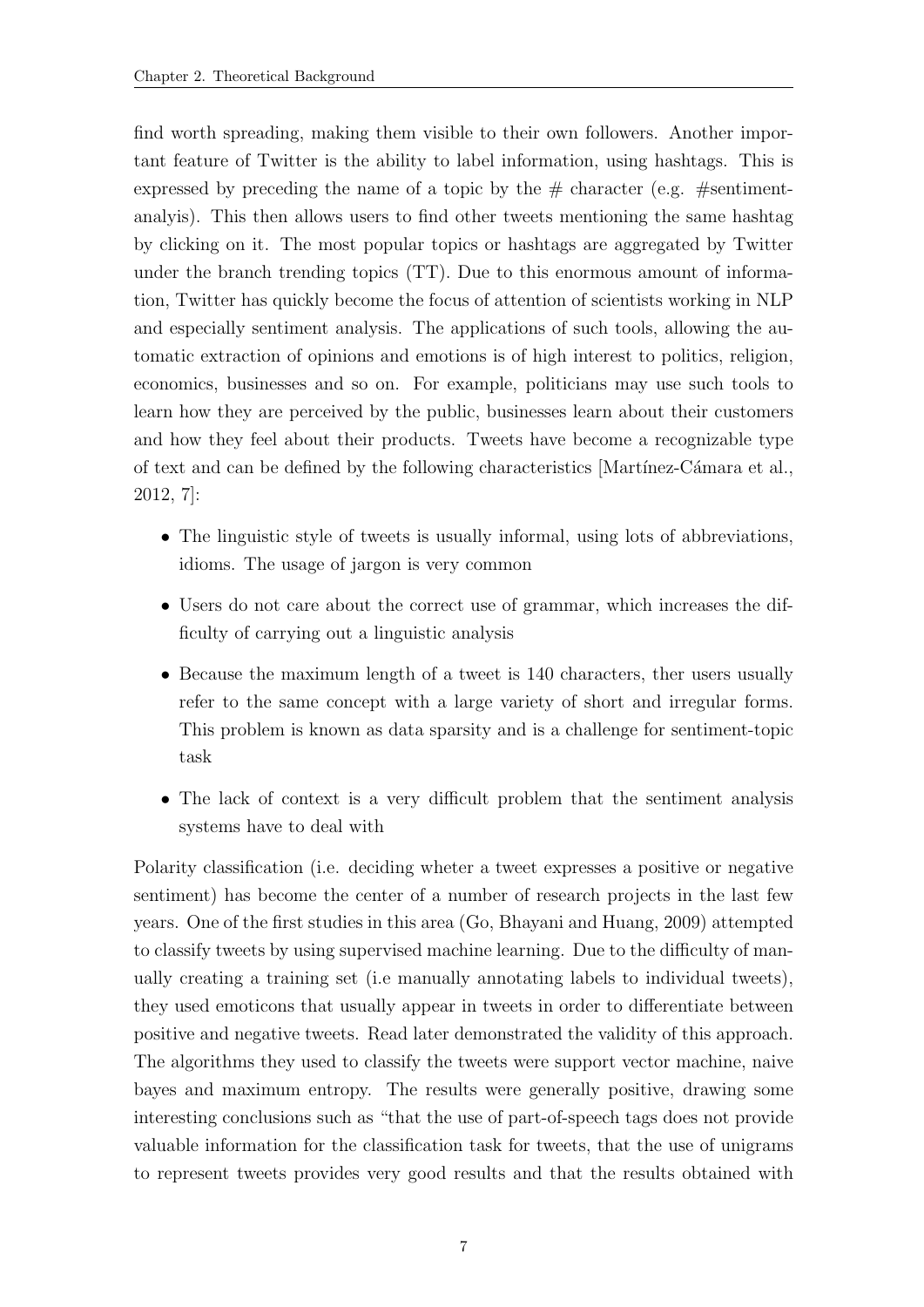unigrams can be slightly improved by the combination of unigrams and bigrams" [Martínez-Cámara et al., [2012,](#page-35-5) 8]. [Pak and Paroubek](#page-35-7) [\[2010\]](#page-35-7) later used a similar approach by generating a corpus of positive tweets with positive emoticons and negative with negative emoticons. They also conducted a frequency analysis of the different syntactic categories in their corpus over the individual classes. They then used support vector machine, naïve bayes and conditional random fields classifiers to classify the polarity of the tweets. Their conclusion was that the best algorithm to use was naïve bayes, in combination with using n-grams. Another interesting study was done by [Zhang et al.](#page-36-2) in which they propose a hybrid method, combining a lexicon based approach with machine learning. Wheras lexicon based systems have the problem of low recall values, since they rely on the presence of opinionated words in the tweets, machine learning based approaches require large, labeled data sets, which are not easy to acquire or to generate. "To overcome these problems, the authors propose a hybrid system for the analysis of sentence-level opinions on Twitter" [Martínez-Cámara et al., [2012,](#page-35-5) 10]. They used such techniques as removing retweets, translation of abbreviations into original terms and deleting links, tokenization and morphosyntactic labelling. In order to solve the problem of low recall, they "attempted to identify a greater number of words indicative of subjective content" [Martínez-Cámara et al., [2012,](#page-35-5) 10]. To do this, they applied the  $X2$  test, the basic idea being that "if a term is more likely to appear in a positive or negative judgment, it is more likely to be a subjective content identifier" [Martínez-Cámara [et al.,](#page-35-5) [2012,](#page-35-5) 10]. Using this method, they were able to increase the number of labeled tweets. They then applied the support vector machine classification algorithm to classify new tweets.

### <span id="page-15-0"></span>**2.3 Machine Learning**

Machine learning is a technique that is used in wide range of fields of research. Generally speaking, it is a subfield of computer science closely related to computational statistics, pattern recognition and artificial intelligence. The basic idea is to train an algorithm in such a way that it becomes able to solve a given problem without having to be explicitly programmed. The applications of machine learning range from spam filtering, OCR (optical character recognition), self-driving cars, search engines, speech recognition to classifying DNA sequences. In the past decade or so, it has become immensely popular, partly due to the advancement in processing power of modern computers, making it possible to process larger numbers of data. A basic machine learning system adheres to following structure shown in Figure [2](#page-16-0)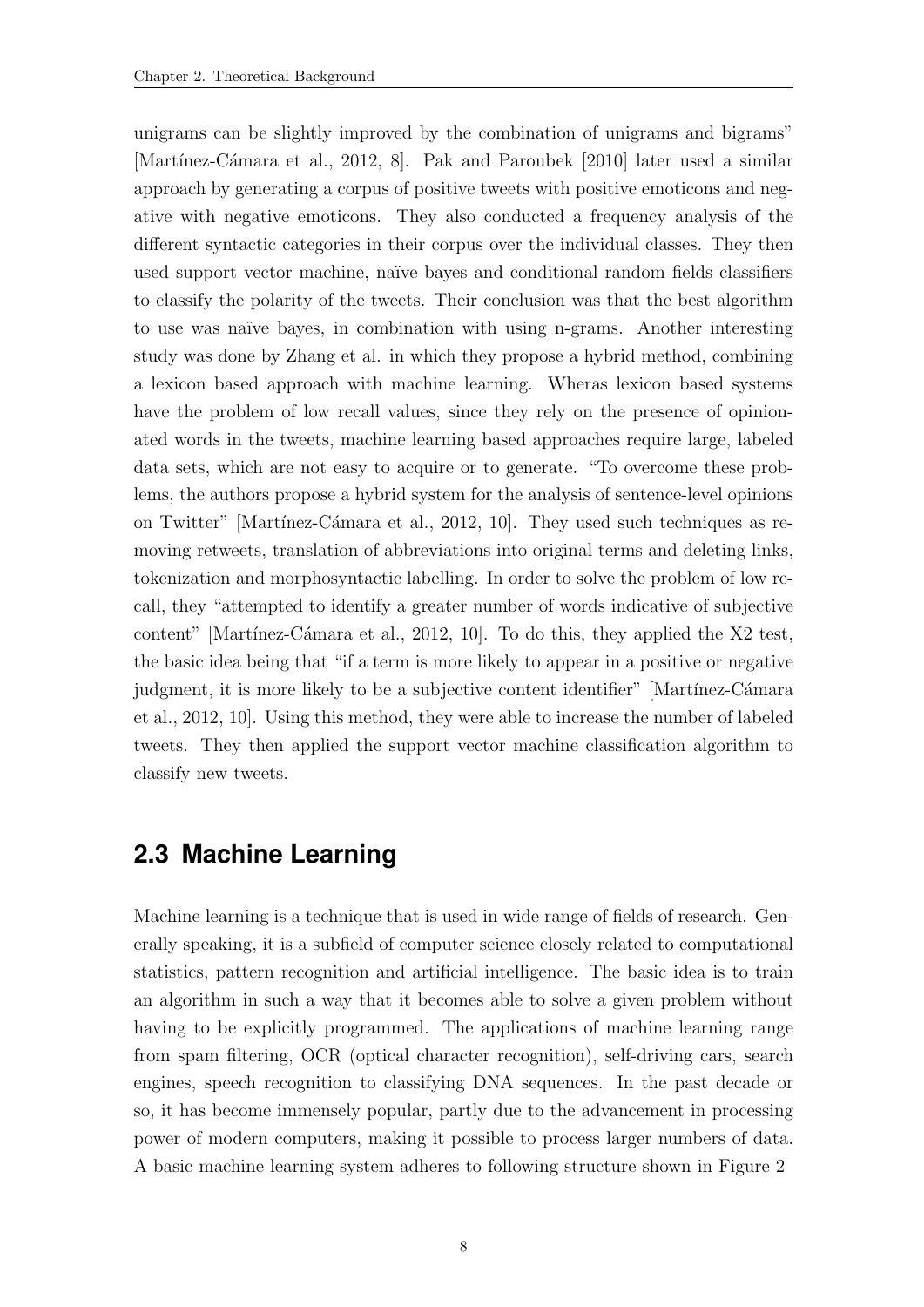

<span id="page-16-0"></span>Figure 2: Supervised Classification [Bird et al.](#page-34-4) [\[2009\]](#page-34-4)

As already mentioned, machine learning can be classified into a number of distinct categories, the two main ones being supervised learning and unsupervised learning. Whereas in supervised learning, the algorithm is presented with training data (or example input according to the problem to be solved) as well as their desired output, in unsupervised learning no labels are given to the algorithm. One further distinction can be made between those two categories, so-called semi-supervised learning, where the algorithm receives an incomplete set of training data, with some of the targeted output missing.

Another way to classify machine learning tasks is according to the sort of problem one wants to solve. Here, one can distinguish between the following cases:

- Classification: categorize the input into two or more classes, e.g. spam filter
- Regression: outputs are continuous rather than discrete
- Clustering: similar to classification, but the categories/groups are not known beforehand
- Density estimation: finding the distribution of inputs in some space
- Dimensionality reduction: simplifying input by mapping it into a lower- dimensional space

#### [Bishop](#page-34-5) [\[2010,](#page-34-5) 32]

Today, there exist a large number of algorithms and methods one can use in order to perform machine learning. These include for example decision tree learning, artificial neural networks, support vector machines, clustering, Bayesian networks or hidden Markov models. For the purposes of this paper, two different machine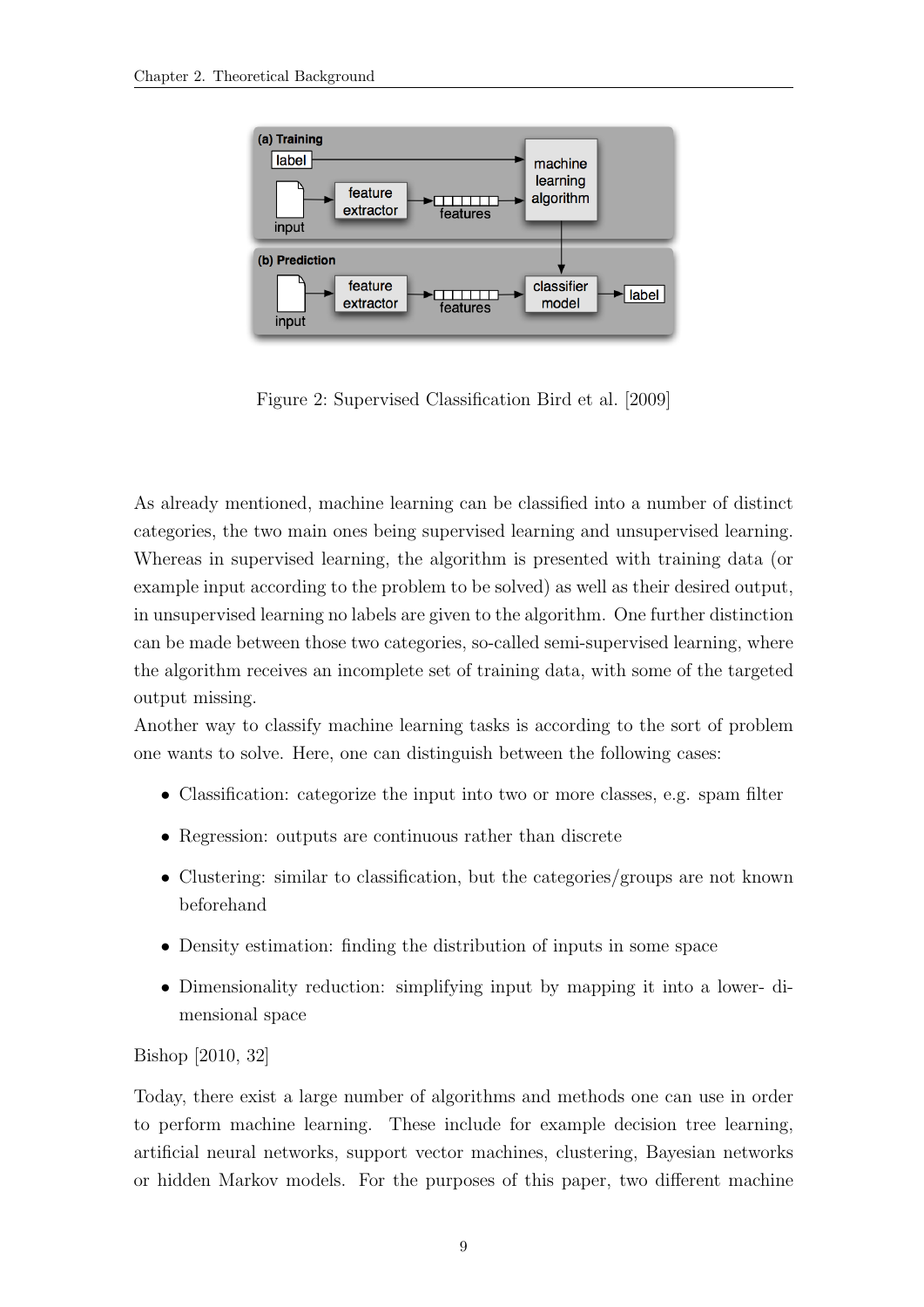learning algorithms shall be presented in closer detail, although to explain them fully would be too extensive, since they are fairly complicated in nature. These two models are Naive Bayes and Maximum Entropy. As mentioned, Twitter has become one of the primary areas of research in the field of sentiment analysis, an overview over existing work concerning sentiment analysis on Twitter can be found in figures [3,](#page-17-0) [4](#page-17-1) and [5.](#page-18-1)

| <b>Authors</b>                      | Objective                   | <b>Ouery</b> source                                          | Method                               | Model                           | Lexical<br>resources | Features                          | Accuracy            | Prediction | Recall | F1  |
|-------------------------------------|-----------------------------|--------------------------------------------------------------|--------------------------------------|---------------------------------|----------------------|-----------------------------------|---------------------|------------|--------|-----|
| Go et al.<br>(2009)                 | Polarity<br>classification  | Positive and<br>negative                                     | Supervised                           | SVM, NB.<br>Maximum             | N/A                  | Unigrams,<br>bigrams              | 81.3%<br>82.2%      | N/A        | N/A    | N/A |
|                                     |                             | emoticons $($ :)<br>$\mathbf{H}$                             |                                      | Entropy                         | N/A                  | <b>Bigrams</b>                    | $78.8\%$ -<br>81.6% | N/A        | N/A    | N/A |
|                                     |                             |                                                              |                                      |                                 | N/A                  | Unigrams<br>$+$<br><b>Bigrams</b> | $81.6\%$<br>83.0%   | N/A        | N/A    | N/A |
|                                     |                             |                                                              |                                      |                                 | N/A                  | Unigrams<br>$+$ POS               | $79.9\%$<br>81.9%   | N/A        | N/A    | N/A |
| Bollen et al.<br>(2009)             | Predicting<br>future events | I'm: feel: I am:<br>being                                    | Unsupervised                         | <b>Time Series</b>              | <b>POMS</b>          | Unigrams                          | N/A                 | N/A        | N/A    | N/A |
| Pak and<br>Paroubek<br>(2010)       | Polarity<br>classification  | Positive and<br>negative<br>emoticons $($ :)<br>$\mathbf{H}$ | Supervised                           | SVM, NB.<br><b>CRF</b>          | N/A                  | N-grams,<br><b>POS</b>            | N/A                 | N/A        | N/A    | N/A |
| <b>Bifet</b> and<br>Frank<br>(2010) | Polarity<br>classification  | Go et al. (2009)<br>corpus                                   | Supervised,<br>data stream<br>mining | Multinomial<br>Naïve<br>Bayes   | N/A                  | Unigrams                          | 82.45%              | N/A        | N/A    | N/A |
|                                     |                             |                                                              | methods                              | <b>SGD</b><br>Hoeffding<br>tree |                      |                                   | 78.55%<br>69.36%    |            |        |     |
| Tumasjan<br>et al.<br>(2010)        | Predicting<br>future events | Leaders and<br>political<br>parties from<br>Germany          | N/A                                  | N/A                             | N/A                  | N/A                               | N/A                 | N/A        | N/A    | N/A |

<span id="page-17-0"></span>Figure 3: Overview of Research [Martínez-Cámara et al., [2012,](#page-35-5) 21]

| <b>Authors</b>                         | Objective                                       | <b>Ouery</b> source                                            | Method                   | Model                                                                      | Lexical<br>resources                                                          | Features                              |                                             | Accuracy Prediction Recall F1             |                                                    |                                            |
|----------------------------------------|-------------------------------------------------|----------------------------------------------------------------|--------------------------|----------------------------------------------------------------------------|-------------------------------------------------------------------------------|---------------------------------------|---------------------------------------------|-------------------------------------------|----------------------------------------------------|--------------------------------------------|
| O'Connor<br>et al.<br>(2010)           | Predicting<br>future events                     | Economy, job,<br>jobs, Obama,<br>McCain                        | Unsupervised Time Series |                                                                            | OpinionFinder N/A                                                             |                                       | N/A                                         | N/A                                       | N/A                                                | N/A                                        |
| Bollen et al.<br>(2011)                | Predicting<br>future events                     | I'm; feel; I am; Unsupervised Time Series<br>being             |                          | and SOFNN                                                                  | OpinionFinder,<br><b>GPOMS</b>                                                | Unigrams                              | N/A                                         | N/A                                       | N/A                                                | N/A                                        |
| Thelwall<br>et al.<br>(2011)           | Correlation<br>between<br>opinion and<br>events | 30 events<br>during 9<br>February<br>$2010$ to 9<br>March 2010 | Unsupervised Time Series | and<br>SentiStrength                                                       | N/A                                                                           | N/A                                   | N/A                                         | N/A                                       | N/A                                                | N/A                                        |
| Bermingham<br>and<br>Smeaton<br>(2011) | Predicting<br>future events                     | Leaders and<br>political<br>parties from<br>Ireland            | Supervised               | <b>MNB</b><br><b>ADA-MNB</b><br><b>SVM</b><br><b>ADA-SVM</b><br>Regression | N/A                                                                           | Unigrams                              | 62.94%<br>65.09%<br>64.82%<br>64.28%<br>N/A | N/A<br>N/A<br>N/A<br>N/A<br>N/A           | N/A<br>N/A<br>N/A<br>N/A<br>N/A                    | 58.4%<br>$64.5\%$<br>63.1%<br>63.8%<br>N/A |
| Zhang et al.<br>(2011)                 | Sentiment<br>Analysis                           | Obama<br>Harry Potter<br>Tangled<br>iPad<br>Packers            | Hybrid                   | LMS (Method<br>proposed)                                                   | Lexicon from<br>(Ding et al.<br>2008) and<br>frequent<br>words and<br>hashtag | Unigrams<br>(negation)<br>considered) | 88.8%<br>91.0%<br>88.2%<br>81.0%<br>78.0%   | 59.5%<br>75.1%<br>82.7%<br>63.6%<br>62.9% | 70.8%<br>92.8% 87.4%<br>83.1% 72.1%<br>75.3% 68.6% | 64.7%<br>90.2% 82.0%                       |

<span id="page-17-1"></span>Figure 4: Overview of Research [Martínez-Cámara et al., [2012,](#page-35-5) 22]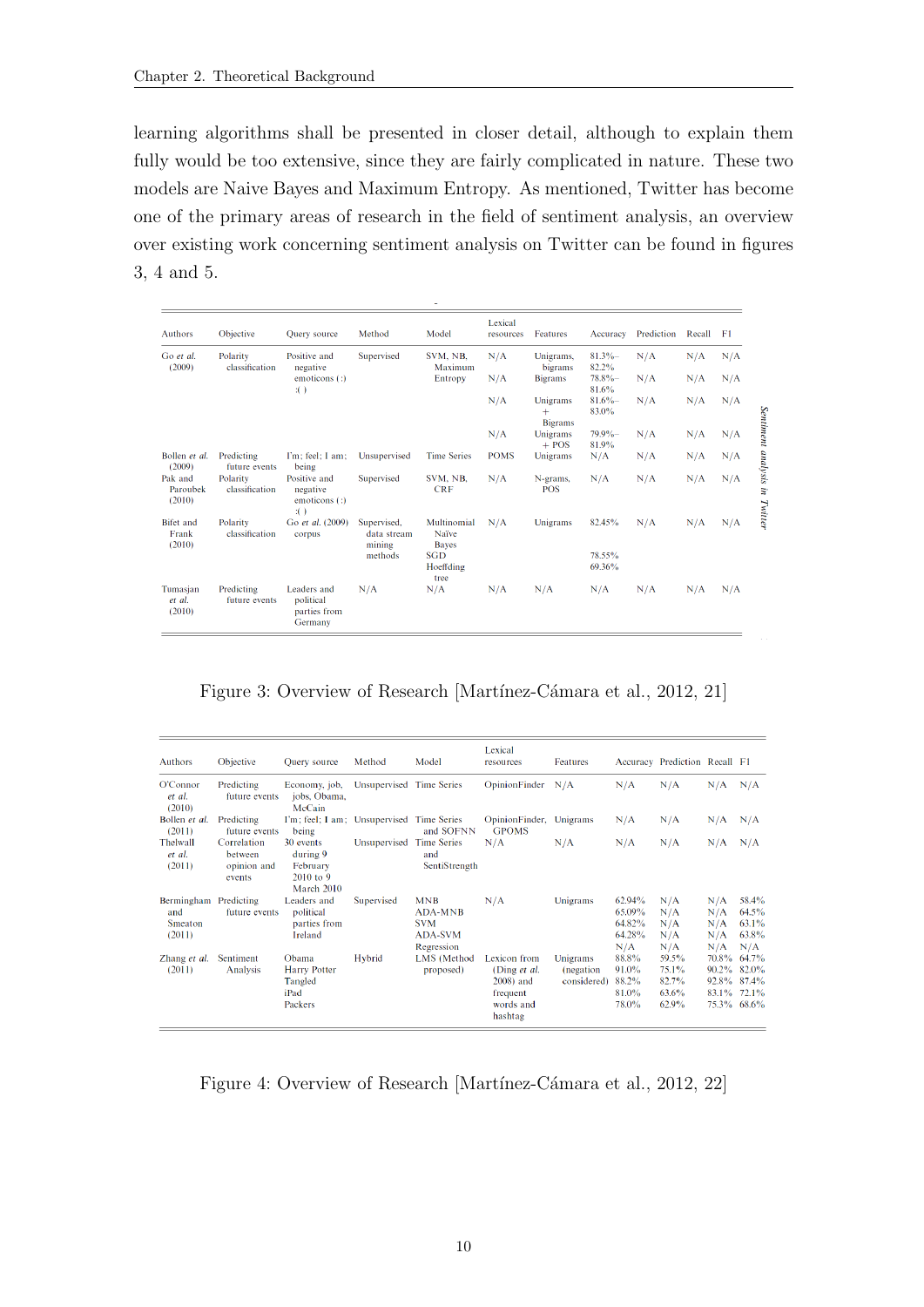| <b>Authors</b>               | Objective                      | Ouery<br>source                                     | Method                      | Model                        | Lexical<br>Resources  | Features                                         | Accuracy                             | Prediction Recall F1 |            |            |
|------------------------------|--------------------------------|-----------------------------------------------------|-----------------------------|------------------------------|-----------------------|--------------------------------------------------|--------------------------------------|----------------------|------------|------------|
| Jiang et al.<br>(2011)       | Subjective<br>classification   | List of<br>keywords                                 | Supervised                  | <b>SVM</b>                   | General<br>Inquirer   | Unigrams<br>$+$ Sentiment<br>Lexicon<br>Features | 61.1%<br>63.8%                       | N/A<br>N/A           | N/A<br>N/A | N/A<br>N/A |
|                              |                                |                                                     |                             |                              |                       | $+Target-$<br>dependent<br>features              | 68.2%                                | N/A                  | N/A        | N/A        |
|                              | Polarity                       |                                                     |                             |                              |                       | Unigrams                                         | 78.8%                                | N/A                  | N/A        | N/A        |
|                              | classification                 |                                                     |                             |                              | General<br>Inquirer   | $+$ Sentiment<br>Lexicon<br>Features             | 84.2%                                | N/A                  | N/A        | N/A        |
|                              |                                |                                                     |                             |                              |                       |                                                  | $+$ Target-<br>dependent<br>features | 85.6%                | N/A        | N/A        |
|                              |                                |                                                     | Unsupervised                | Graph-based<br>method        |                       |                                                  | 68.3%                                | N/A                  | N/A        | N/A        |
| Maynard<br>and Funk          | Subjective and<br>polarity     | hashtags<br>related with                            | Unsupervised                | Subjective<br>classification | Lexicon<br>develop by | Unigrams                                         | N/A                                  | $62.2\%$             | 85%        | N/A        |
| (2012)                       | classification                 | UK<br>Political<br>pre-election<br>period           | Sentiment<br>Classification | the<br>authors               |                       | N/A                                              | 78%                                  | 47%                  | N/A        |            |
|                              |                                |                                                     |                             | Polarity<br>Classification   |                       |                                                  | N/A                                  | 62%                  | 37%        | N/A        |
| Jungherr<br>et al.<br>(2012) | Predicting<br>future<br>events | Leaders and<br>political<br>parties from<br>Germany | Unsupervised                | N/A                          | N/A                   | N/A                                              | N/A                                  | N/A                  | N/A        | N/A        |

<span id="page-18-1"></span>Figure 5: Overview of Research [Martínez-Cámara et al., [2012,](#page-35-5) 23]

#### <span id="page-18-0"></span>**2.3.1 Naive Bayes**

Naive Bayes classifiers are a group of classifiers which are based on Bayes' theorem, operating under the strong (naive) independence assumption between features. It is one of the more simple techniques used in machine learning. They are used to assign class labels to problem instances and utilize feature values represented as vectors. The core principle of these classifiers is the assumption that the value of a feature in independent of the value of any other feature. In other words, each feature contributes independently to the probability of the class decision, that is, correlations between the features are disregarded.Figure [6](#page-19-1) shows the procedure the algorithm uses to choose the label for a document.

As [Bird et al.](#page-34-4) [\[2009\]](#page-34-4) state: "In the training corpus, most documents are automotive, so the classifier starts out at a point closer to the "automotive" label. But it then considers the effect of each feature." In this example, the classifier tries to decide between the three categories 'sports documents', 'murder mysteries' and 'automotive'. The input document contains 'dark', which is a (weak) indicator for murder mysteries, but also the word 'football', which is a stronger indicator for sports documents. Finally, after all the features have been applied, the classifier assigns a label to the input.

The naïve Bayes classifier is commonly used in text categorization (deciding whether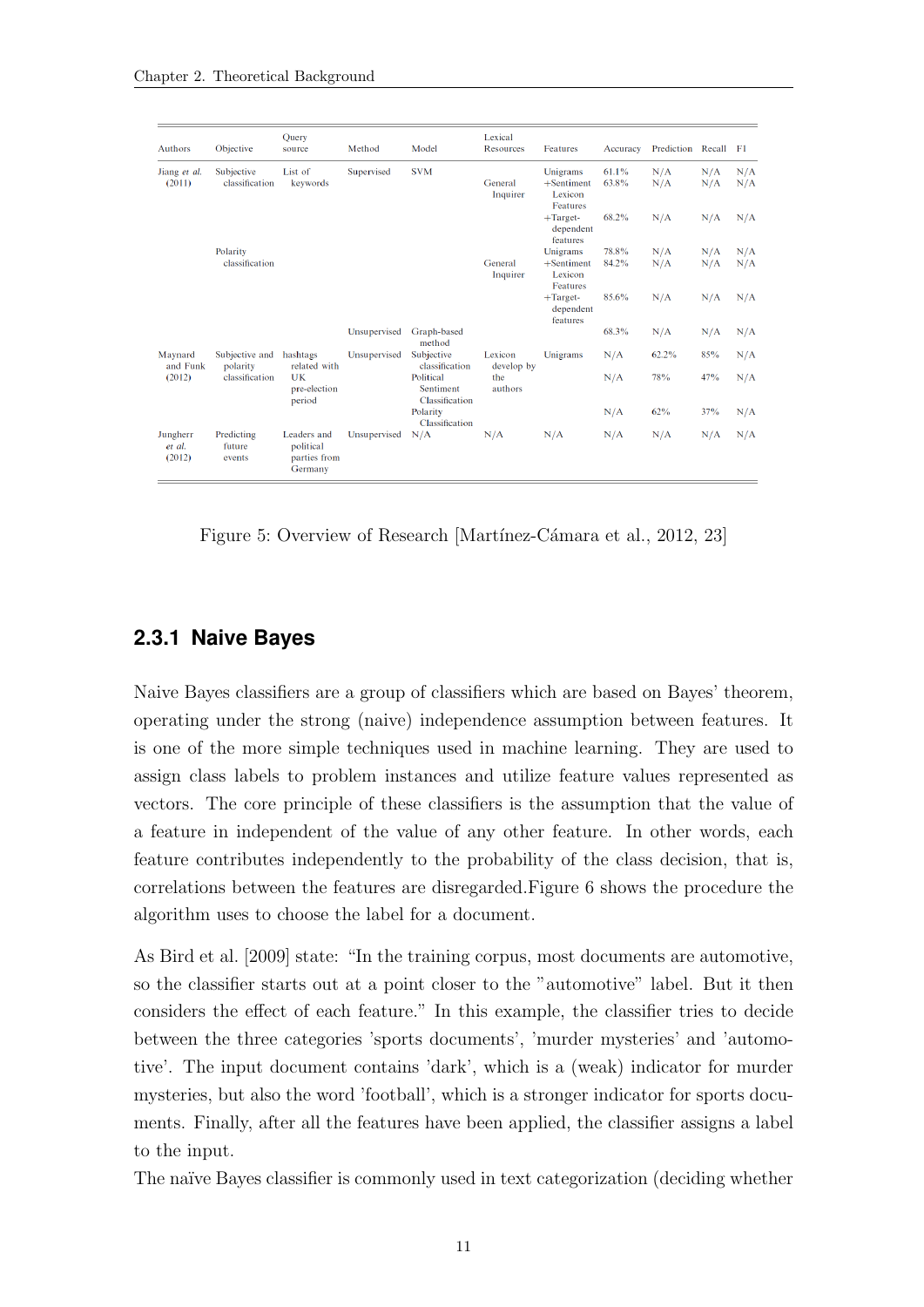

Figure 6: Bayes Classifier [Bird et al.](#page-34-4) [\[2009\]](#page-34-4)

<span id="page-19-1"></span>a given document belongs to a certain category or the other), using word frequencies as the features. According to [Rennie et al.](#page-36-3) [\[2003\]](#page-36-3), "it is competitive in this domain with more advanced methods including support vector machines."

#### <span id="page-19-0"></span>**2.3.2 Maximum Entropy**

Maximum entropy classifiers utilize a classification method called multinomial logistic regression, which generalizes logistic regression (a statistical model used to predict a binary response) to multiclass problems. It is commonly used in NLP, especially in information retrieval and speech retrieval problems. It is based on the principle of maximum entropy, which means that it selects the model, created from the training data which has the largest entropy. "Labeled training data is used to derive a set of constraints for the model that characterize the class-specific expec-tations for the distribution" [\[Nigam et al.,](#page-35-8) [1999,](#page-35-8) 1]. In contrast to the naïve Bayes classifier, the maximum entropy classifier does not assume the independence of the features towards each other. This is the main advantage of the maximum entropy classifier over naive Bayes, since sometimes, features may correlate with each other and incorporating these potential relationships would help improve the efficiency of the classifier. For example, using sentence length as a feature for classifying some sort of text amongst other features, such as for example syntactic complexity of sentences. Since syntactic complexity has a correlation with sentence length, the maximum entropy classifier would perform better, due to its ability to include this information in the model building process, whereas naïve Bayes classifiers would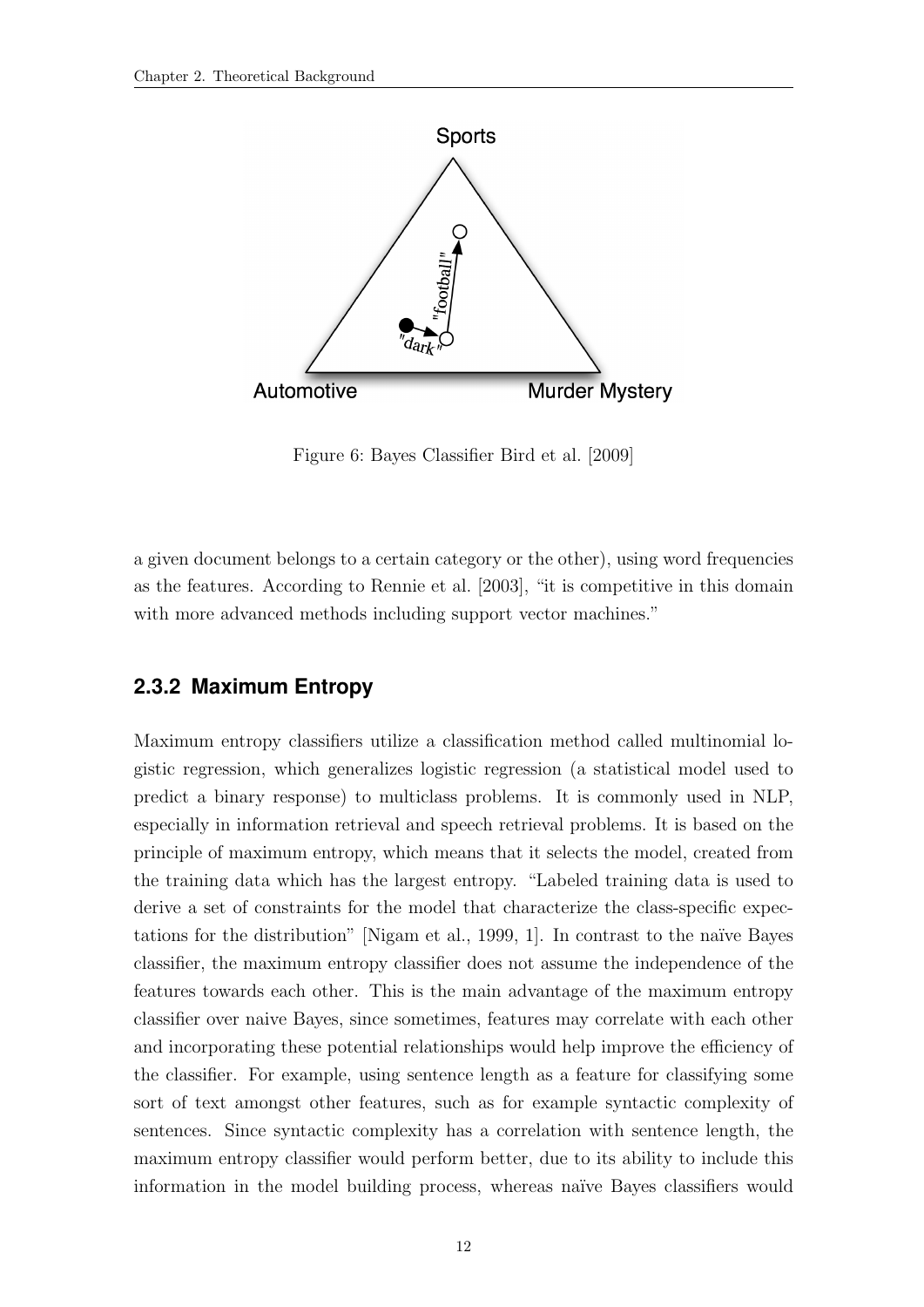assume these features to be independent of each other.

### <span id="page-20-0"></span>**2.4 Research Questions**

The main goal of this paper is to present a comparison of different methods for sentiment analysis of German tweets. In order to do so, a relatively large amount of data had to be acquired. Since there are not many German language resources available for Twitter, a corpus of tweets had to be created which could be used as training data for the two different classifiers that were used in order to classify tweets concerning their polarity. The main question here is whether it is possible to attain acceptable results doing sentiment analysis for German tweets by using training data that is automatically acquired, based on emoticons pertaining to either positive or negative emotions, an approach similar to [Pak and Paroubek](#page-35-7) [\[2010\]](#page-35-7). Another question that shall be answered is how well does a lexicon based approach perform in comparison to machine learning based approaches. Furthermore, the possibility of combining a lexicon based approach with machine learning approaches and possible improvements thereby are explored.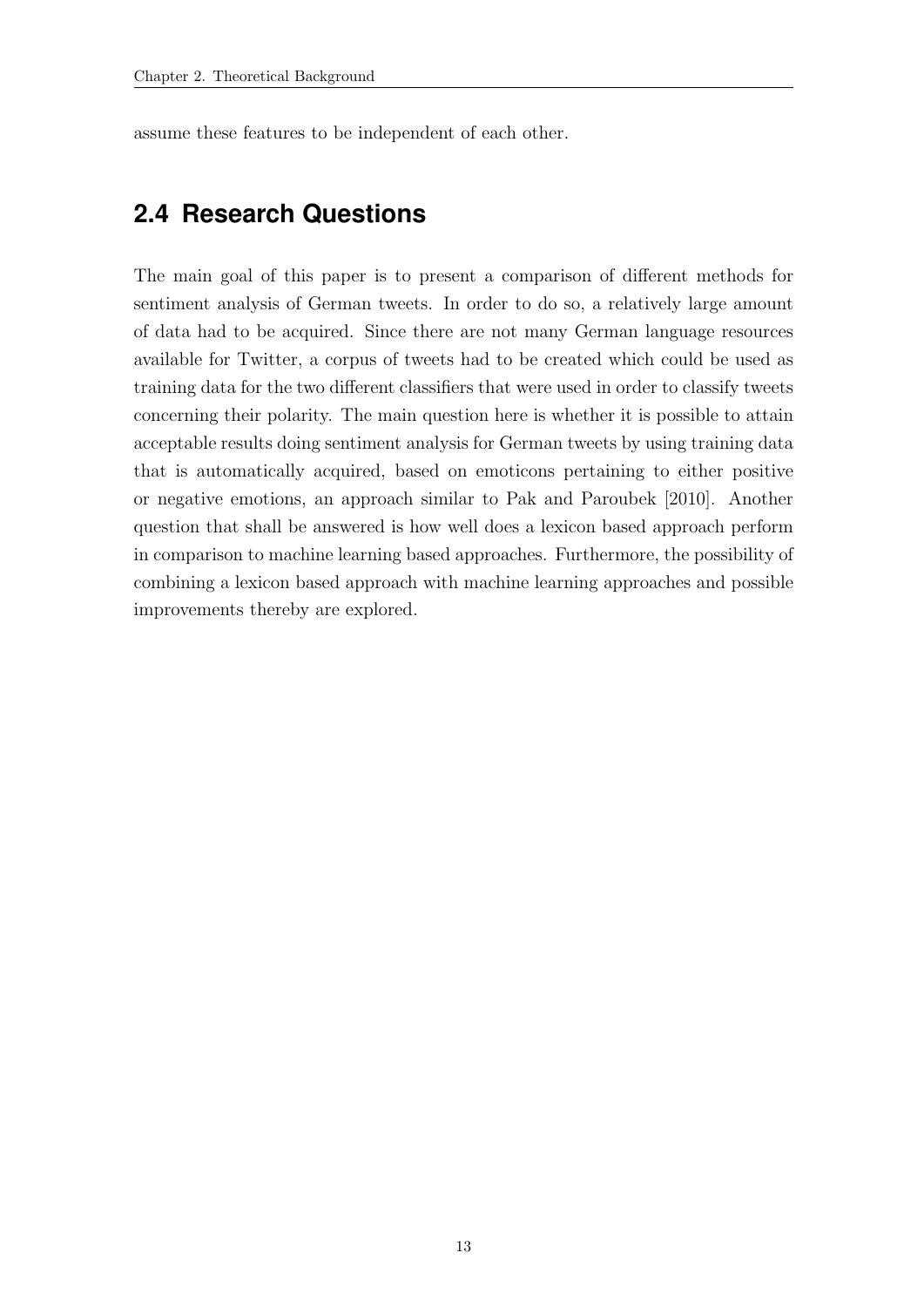## <span id="page-21-0"></span>**3 Data and Methods**

In order to build a sentiment analysis system, one either needs a lexicon consisting of sentiment words or opinion words, or a large set of labeled date which can be used to train the classifiers. In the following sections, both the lexicon that was used in this paper as well as the acquisition process of the data will be explained in detail. Furthermore, the individual systems that were created in order to perform sentiment analysis will be presented and explained. Finally, the evaluation process will be illustrated.

### <span id="page-21-1"></span>**3.1 Lexicon-based Approach**

The lexicon that was used was provided by [Clematide and Klenner.](#page-34-6) It consists of about 8'000 words, labeled according to their polarity and polarity strength values. The word classes are nouns, verbs and adjectives. In [Clematide and Klenner](#page-34-6) [\[2010\]](#page-34-6), the authors automatically extended an existing lexicon by using synsets from GermaNet (which is a WordNet-like lexical database). They "carried out experiments to automatically learn new subjective adjectives together with their polarity orientation and polarity strength, by applying a corpus-based approach that works with pairs of coordinated adjectives extracted from a large German newspaper corpus"[\[Clematide and Klenner,](#page-34-6) [2010,](#page-34-6) 1]. The structure of the lexicon is as follows:

```
Word {NEG,POS,NEU,SHI,INT}=PolarityStrength PoS
SHI for Shifters, INT for Intensifiers
INT <1, e.g. 0.5 is a reduction factor, >1, e.g. 2 is a gain factor
```
Thus, an entry looks like this:

beeindrucken POS=0.7 verben

Which means that the word 'beeindrucken' has a positive value of 0.7, with values ranging from 0 to 1. For the purposes of the system created for this paper, shifters and intensifiers were neglected.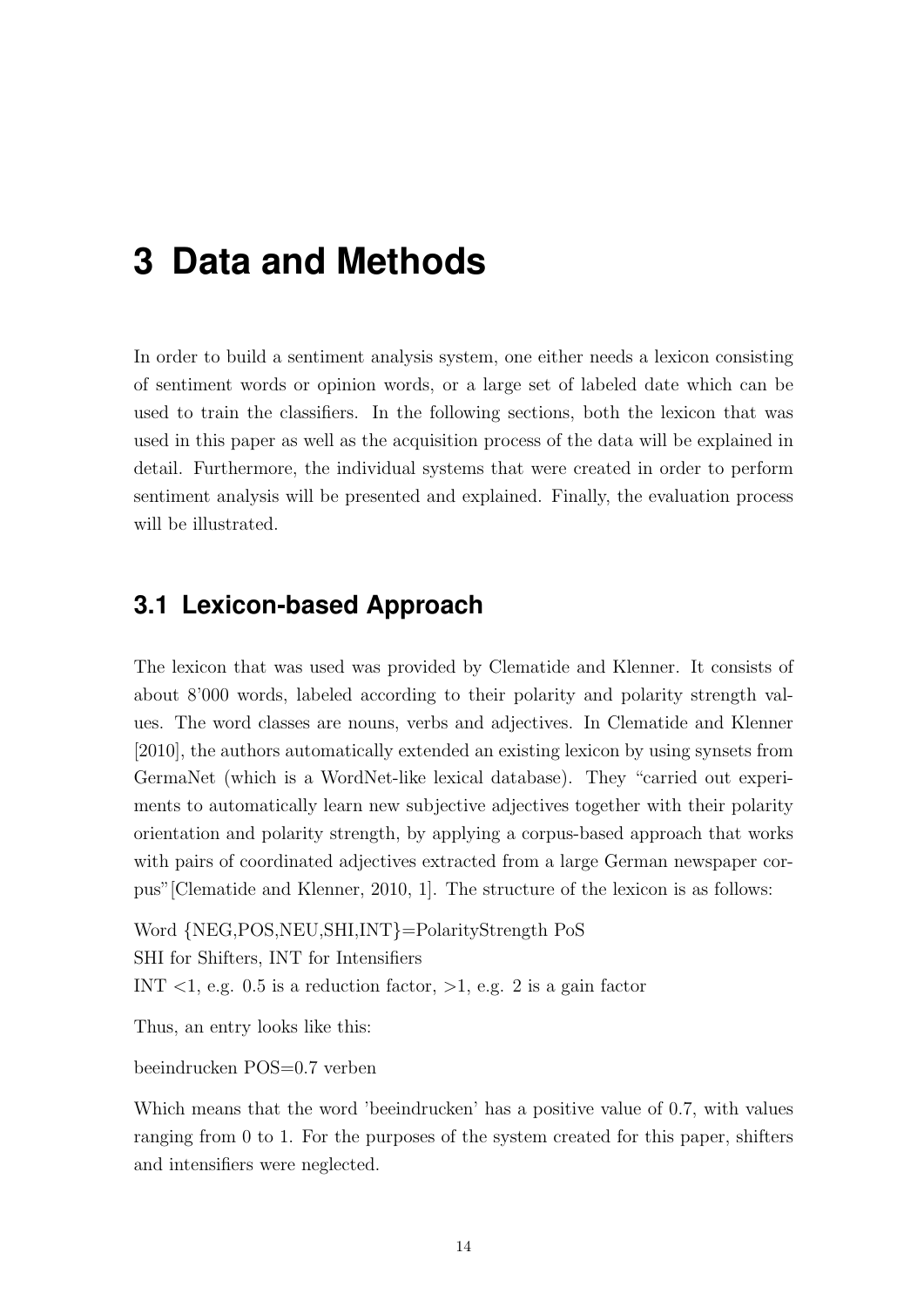The lexicon was extended with a number of positive and negative emoticons, in order to measure if this yields better results for the lexicon based approach. As mentioned, emoticons seem to be good discriminators for deciding the positive or negative polarity of a sentence and since tweets mostly consist of only one sentence, this could potentially improve the lexicon based approach. In order to test the classifier, a labeled set of tweets, provided by [Narr et al.](#page-35-9) was used. These tweets were human-annotated by three Mechanical Turk workers according to their polarity. The tweets are aggregated in a .tsv file. The files lex.py and lex2.py contains the methods handling the processing of the tweets and their classification. The basic structure of the script is as as shown in Figure [7.](#page-22-0)



Figure 7: lex.py structure

<span id="page-22-0"></span>After loading the tweets from tweets.txt, they are preprocessed. First of all, all text is converted to lower case. Then, all URLs are converted to the string 'URL'. @username is converted to the string AT USER. Additional white space are then removed and hashtags are replaced with the string following the # symbol. In the next step, the feature vector for each tweet is generated, that is the individual tokens are stored in an array. At this point, stopwords are removed. The stopwords used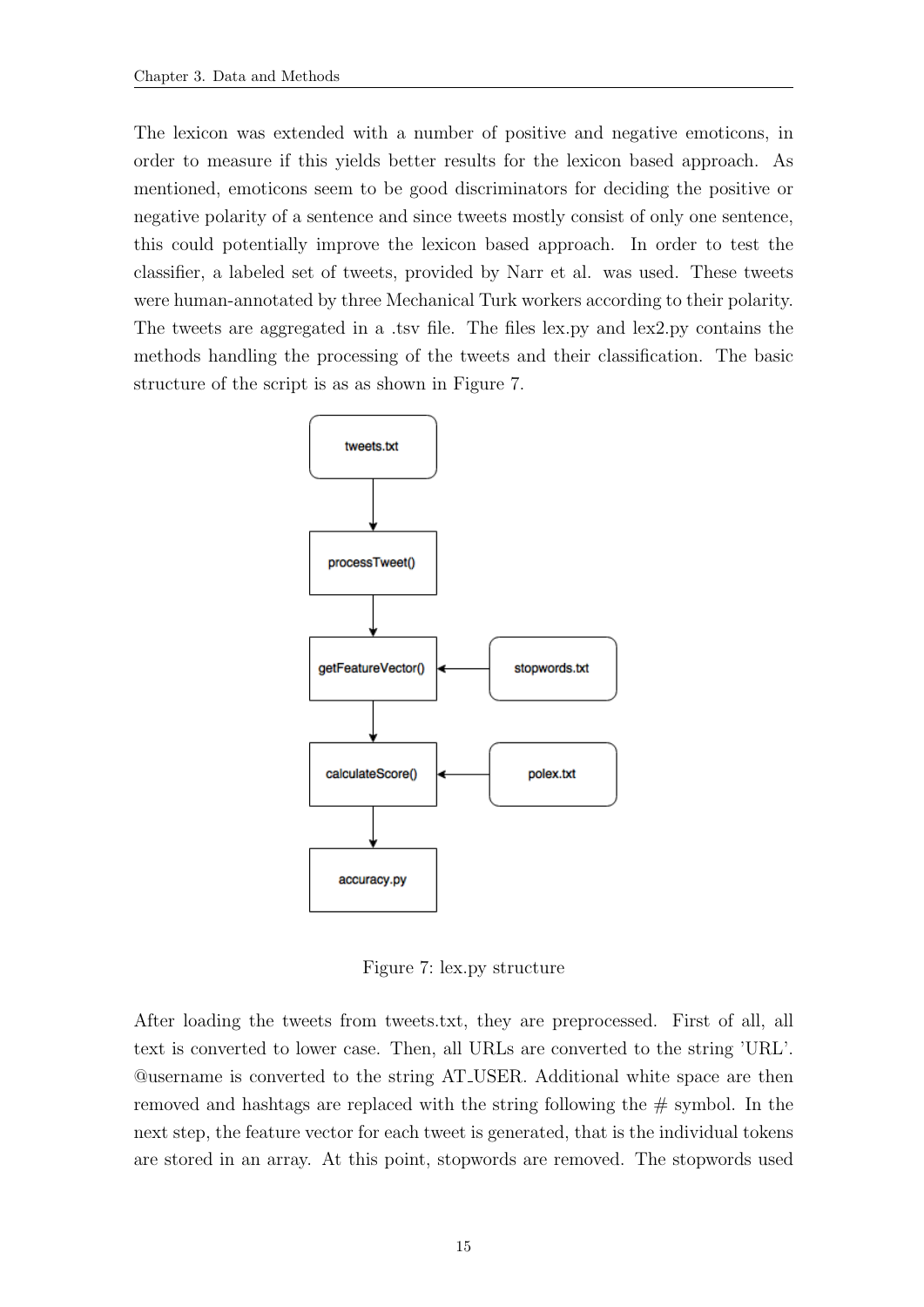are provided by Marco Götze and Steffen Geyer<sup>1</sup>. Additionally, words containing string sequences which contain letters that are repeated more than two times are reduced to two letters. All punctuation is removed as well. Next, the score for the tweet is calculated by the calculateScore() method. Basically, it checks for each word if it appears in polex.txt (and polex emote respectively for lex2.py) and if it does, it takes the polarity value noted there, thus aggregating the sum of these values. If the final value of the whole tweet is greater than 0, the tweet is labeled as positive, if the sum is smaller than 0 as negative and if the sum is exactly 0, it is labeled neutral. Finally, the results of the classification is compared to the pre-labeled data and the accuracy of the classifier is calculated..

### <span id="page-23-0"></span>**3.2 Machine Learning Approaches**

The following sections describe the methods used for constructing the machine learning based approached for the sentiment analysis task. First of all, the data acquisition process is described, followed by detailed descriptions of the individual machine learning techniques that were used.

#### <span id="page-23-1"></span>**3.2.1 Data Acquistion**

In order to train the classifiers, a relatively large amount of data had to be acquired, i.e. a corpus of tweets, which are labeled according to their polarity is necessary to train the naïve bayes, maximum entropy and support vector machine based classifiers. Since there is no (large enough) freely available corpus of tweets available for German language tweets, the decision was made to create a corpus using a similar approach as [Pak and Paroubek](#page-35-7) [\[2010\]](#page-35-7), i.e using tweets that contain either positive or negative emoticons. By accessing the Twitter api, crawling tweets is fairly simple and a large number of them can be downloaded quickly. Using a simple search string containing either positive (e.g. :), :D, =), :), :]) or negative (e.g. :(, :(() emoticons (the full list can be found in crawl.py and crawlneg.py). This yielded a total amount of 62'685 tweets containing positive emoticons and 56'186 tweets containing negative emoticons. Of course, this method of acquiring positive and negative tweets by looking for positive/negative emoticons will yield also a large number of tweets that are either not positive, even though they contain positive emoticons or are not negative when containing negative ones, as well as tweets that potentially contain both positive and negative emoticons. Still, the assumption here is that most tweets

<sup>1</sup>http://solariz.de/649/deutsche-stopwords.htm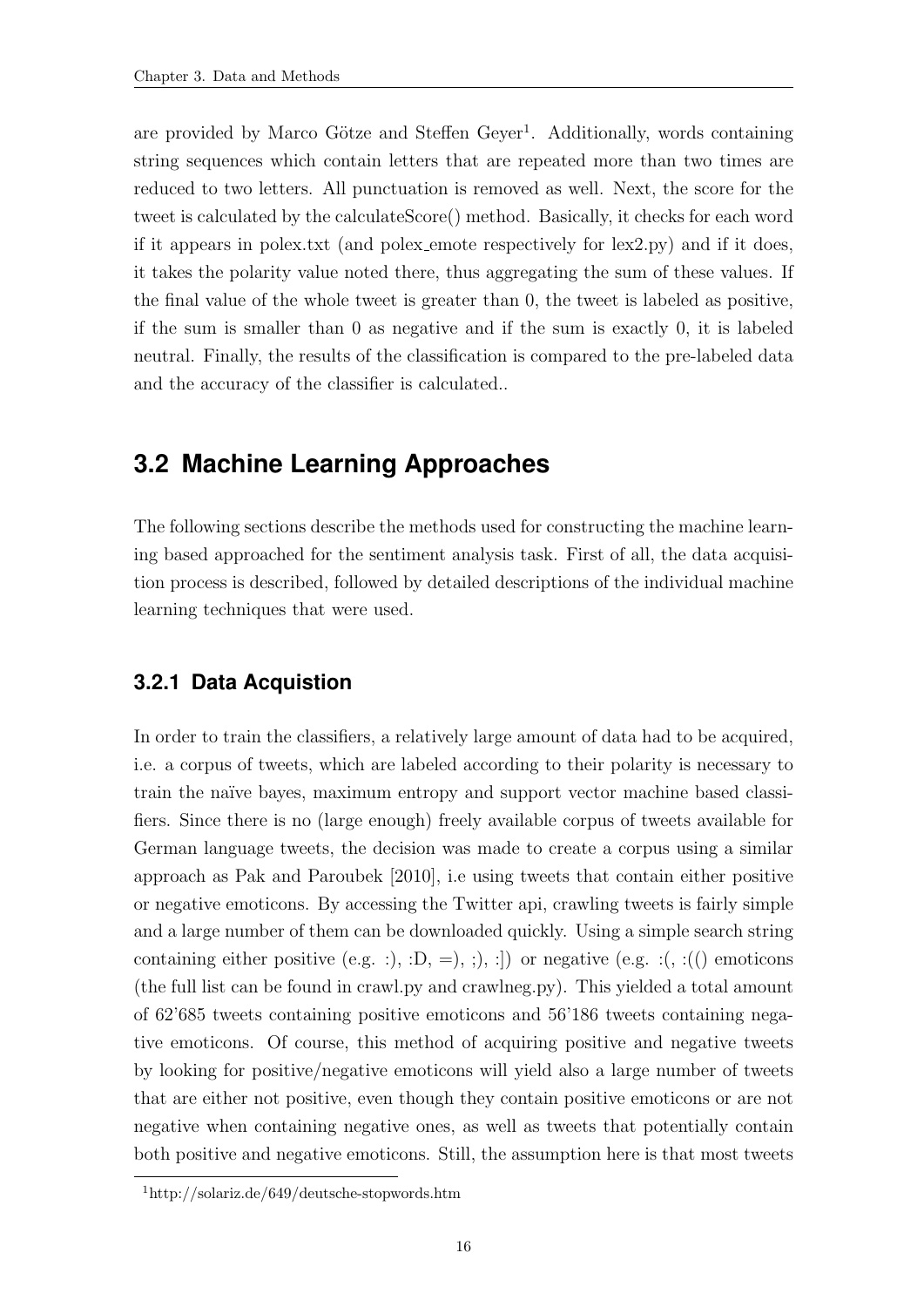containing emoticons can be classified according to them, since most tweets contain no more than one sentence, and if this sentence contains either a positive or negative emoticon, one can assume the polarity of the whole sentence to be in accordance with that particular emoticon.

#### <span id="page-24-0"></span>**3.2.2 Naive Bayes Classifier**

The Natural Language Toolkit (NLTK), a suite of libraries for python, that can be used for a wide array of NLP tasks was used in order to implement the classifiers. The NLTK is intended to "support research and teaching in NLP or closely related areas, including empirical linguistics, cognitive science, artificial intelligence, information retrieval and machine learning" [\[Bird et al.,](#page-34-7) [2008,](#page-34-7) 2]. The NLTK also encompasses a book, describing the underlying theories and methods that are implemented in the python modules. The python script bayes.py contains the methods used for training the classifier as well as for classifying the test set. The basic structure is as shown in Figure [8](#page-24-1)



Figure 8: bayes.py structure

<span id="page-24-1"></span>Due to the processing limitations of the system that was used to classifiy the tweets, the amount of tweets had to be reduced. In order to measure the effect of the amount of data that is used as input for the system, two classifier instances were trained: one with an input of 10'000 positive and 10'000 negative tweets and one classifier with an input of 15'000 positive and 15'000 negative tweets. Similar to the lexicon based system, the tweets are first preprocessed, additionally, all emoticons are removed. After the feature vector is generated, consisting of unigrams, the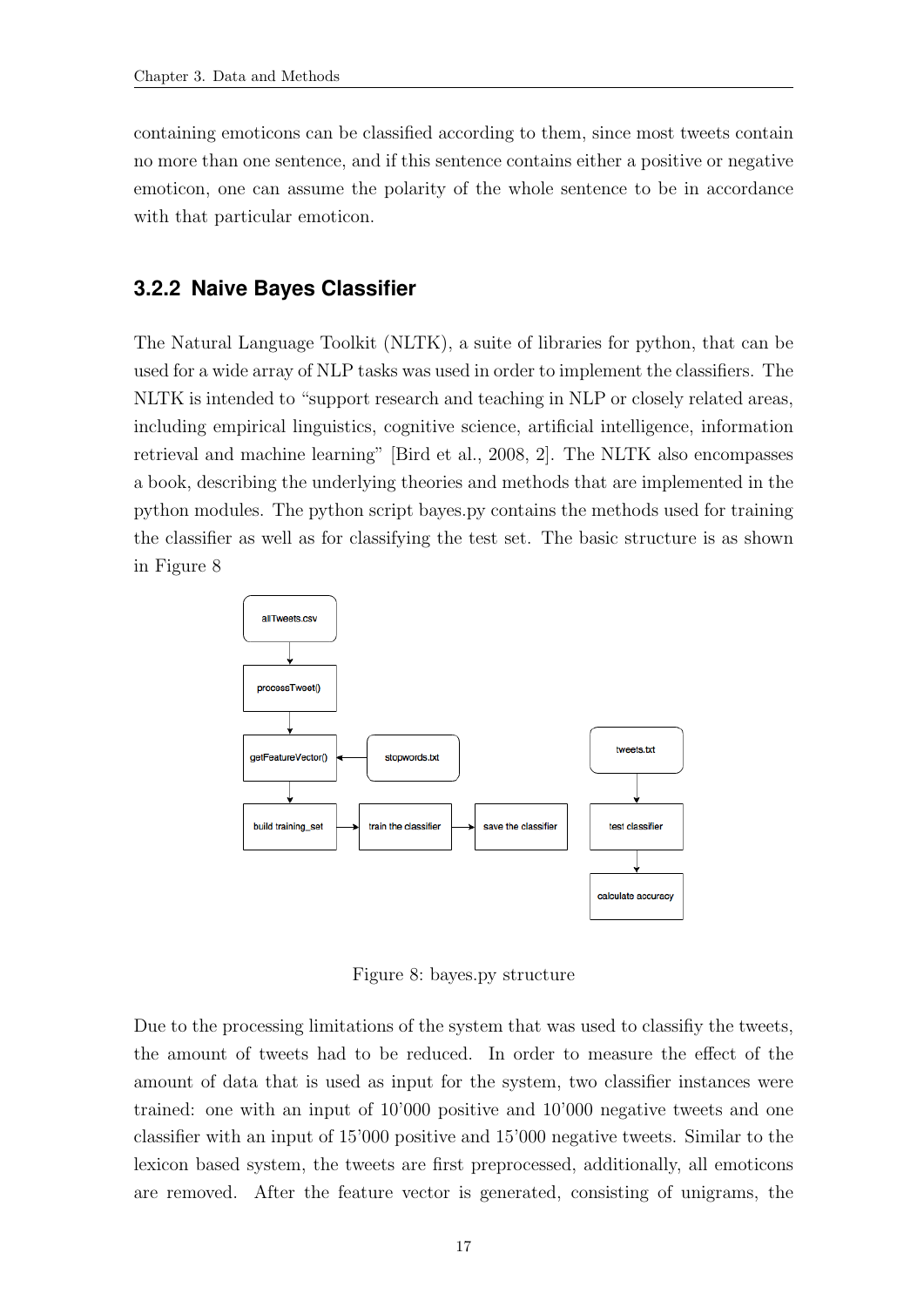training set is built, which is then passed on to the classifier in order to train the model. The classifier is then saved so that it can be reused later to classify the test set. The human annotated set of tweets (test tweets.txt) is then passed to the classifier and finally, the accuracy is calculated. In addition, a hybrid system, using both the naive Bayes classifier as well as the lexical approach was created. Here, the results of the naive Bayes classifier (i.e. the output, either 'positive' or 'negative' is added to the calculateScor() method from the lexicon based approach. In the case of a positive output of the Bayes classification algorithm, a positive value of 0.5 is added to the aggregated score, in the case of a negative output a value of -0.5 is added.

#### <span id="page-25-0"></span>**3.2.3 Maximum Entropy Classifier**

The method for training the Maximum Entropy Classifier is similar to the one used for the Naive Bayes Classifier. The same feature vector is used, including all the steps leading up to that point. The Maximum Entropy Classifier is then trained, using the training set and utilizing the improved iterative scaling (IIS) algorithm, a "hillclimbing algorithm for calculating the parameters of the classifier given a set of constraints."[\[Nigam et al.,](#page-35-8) [1999,](#page-35-8) 2]. A complete description and derivation of the IIS algorithm is presented by [Pietra et al.](#page-35-10) [\[1997\]](#page-35-10). Due to the potentially complex interactions between related features, Maximum Entropy classifiers "choose the model parameters using iterative optimization techniques, which initialize the model's parameters ro random values, and then repeatedly refine those parameters to bring them closer to the optimal solution" [\[Bird et al.,](#page-34-4) [2009\]](#page-34-4). Since there is no way of determining when this optimal solution is reached (i.e. after which amount of iterations), one has to manually set the number of iterations. For the purposes of this paper, an external classifiaction algorithm, MEGAM was chosen. MEGAM is an implementation based on the Ocaml system, the main implementation of the Caml language, which is a general-purpose programming language. The algorithms used by MEGAM are much more efficient than the standard iterative scaling techniques used by the NLTK. As Daumé [\[2004\]](#page-34-8) writes: "It has been recognized that the typical iterative scaling methods used to train logistic regression classification models (maximum entropy models) are quite slow." MEGAM is freely available <sup>2</sup> online and may be used for any research purposes. Still, due to processing restrictions (optimization techniques may take a long time to learn, especially when the training set and the number of features are high), the number of iterations was set to 5. Therefore, the training data had to be reduced even more than for the Naive Bayes

<sup>2</sup>http://www.isi.edu/ hdaume/megam/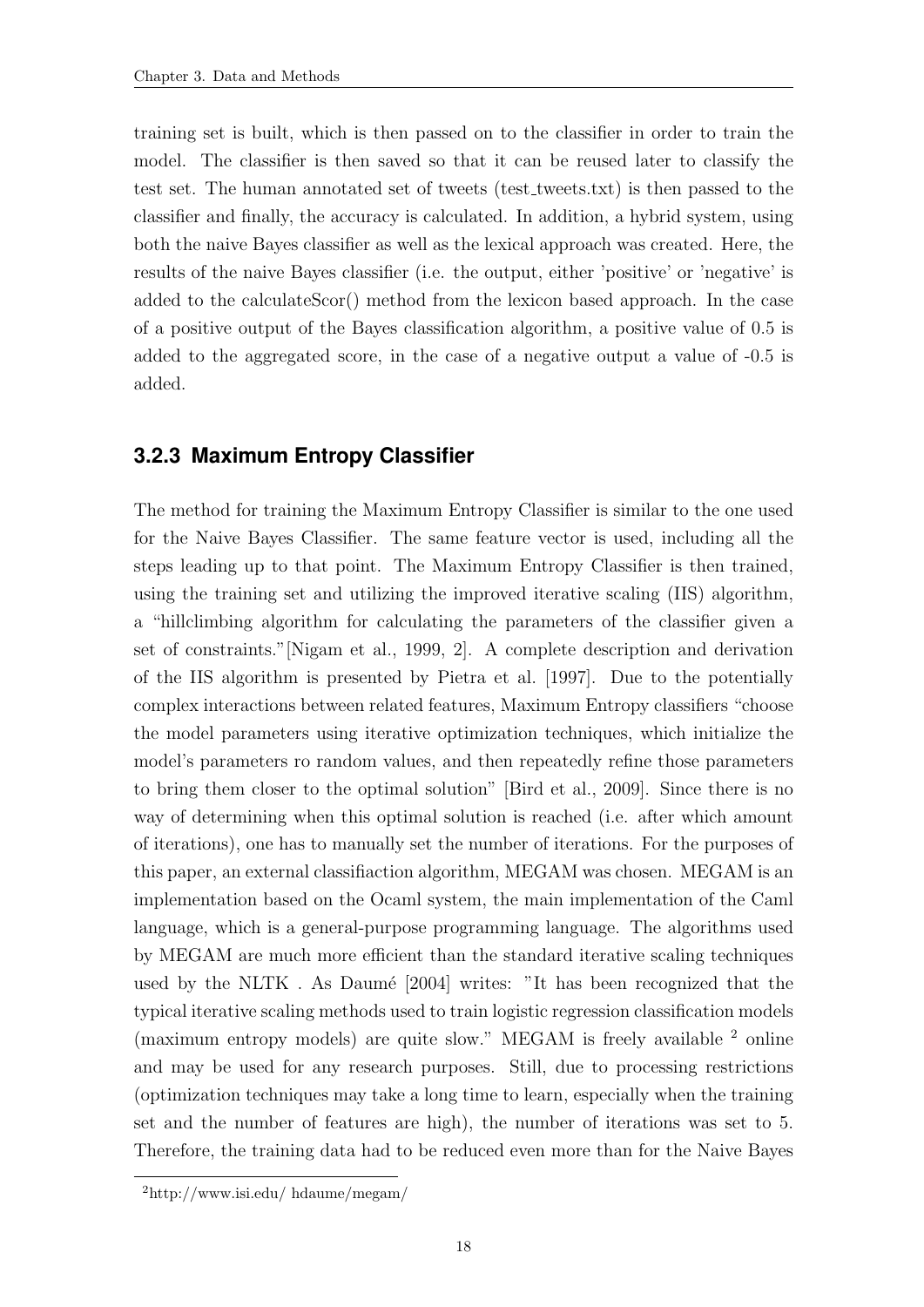classifier, since the amount of input tweets was to large for the system to handle. The set was thus reduced to 10'000 positive and 10'000 negative tweets. After training the classifier, it is saved and then given the test set. Finally the accuracy score is calculated. Similar to the Bayes/Lexicon hybrid method, the maximum entropy method was combined with the lexicon based approach as well. The output of the maximum entropy classifier was included to the calculation of the score from the lexicon based system, adding either 0-5 or -0.5 for a positive or negative output respecitvely.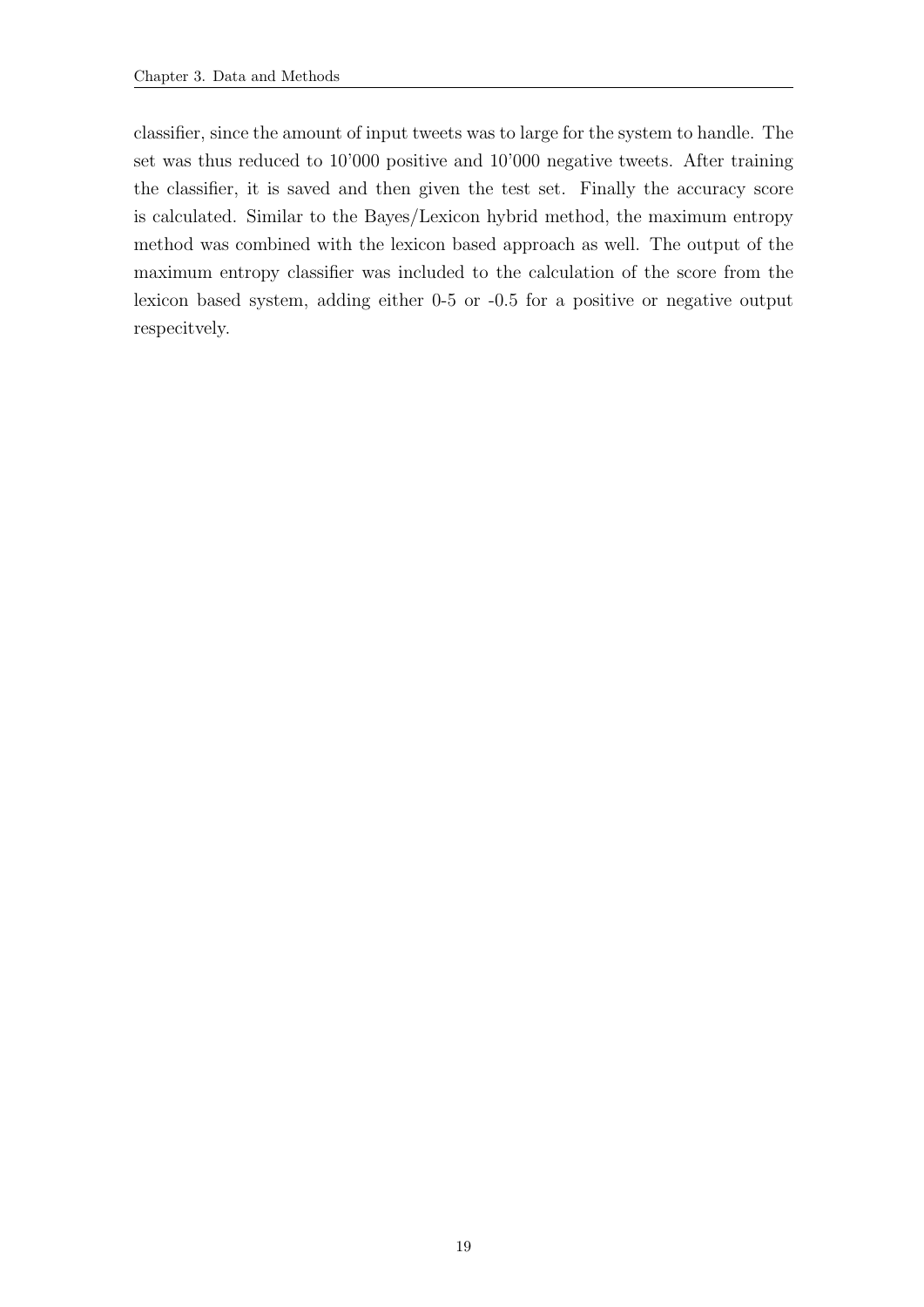## <span id="page-27-0"></span>**4 Results and Analysis**

The following chapter contains the results acquired through the various methods that were tested for the sentiment classification task. First, all results will be presented, followed by in-depth explanations of the individual systems.

### <span id="page-27-1"></span>**4.1 Lexicon based Approach Results**

The lexicon based approaches (lex.py and lex2.py) were both tested on the human annotated test set (1688 individual tweets). In order to analyze the system in detail, it was tested on all tweets, all tweets minus neutral tweets (this was done in order to compare the results to the other approaches, which discriminate only between positive and negative tweets), only positive tweets, only negative tweets and only neutral tweets. Table [1](#page-27-2) shows the results of the accuracy measurements, both of lex.py and lex2.py.

| test set            | lex.py | lex2.py |
|---------------------|--------|---------|
| All                 | 0.6    | 0.63    |
| All without neutral | 0.22   | 0.4     |
| Positive            | 0.23   | 0.5     |
| Negative            | 0.2    | 0.24    |
| Neutral             | 0.8    | 0.75    |

Table 1: Accuracy scores of lexicon based systems

<span id="page-27-2"></span>As can be seen, the results of the baseline system (lex.py) were overall quite low. Even though the value over all tweets (positive, negative and neutral) is relatively high, with an accuracy score of 0.6, the value for the set of tweets without neutral instances, as well as for only the positive and only the negative instances are very low (0.22, 0.23 and 0.2). The main reason why the overall accuracy score is at 0.6, is the relatively high score for neutral instances. This means that the system performs relatively badly for discriminating between positive and negative tweets and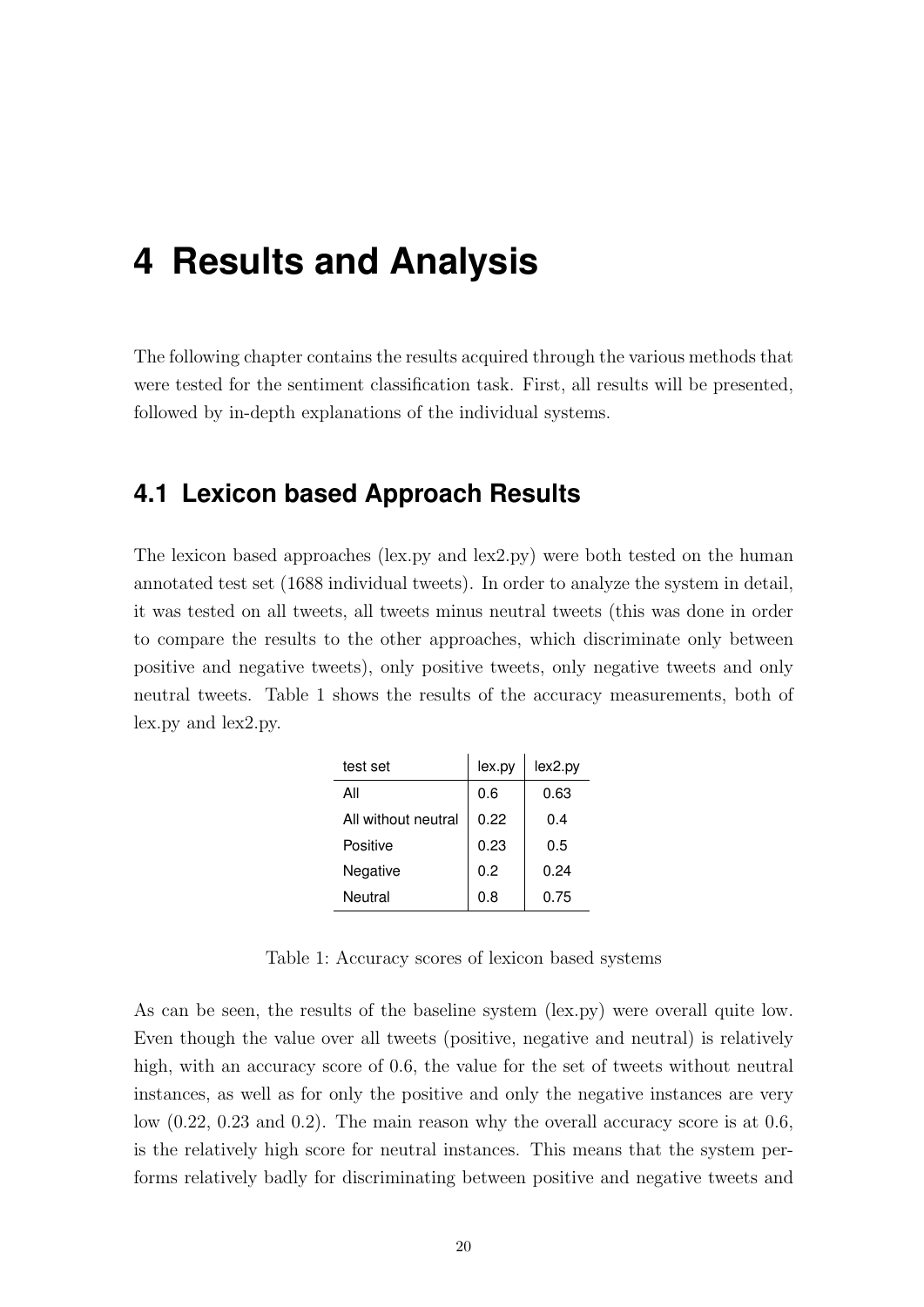therefore classifies most tweets into the neutral category, mainly due to the limited range of the sentiment lexicon that was used, as well as the shortness of twitter messages, which makes it difficult for the classifier, since there are only few words that can contribute to the polarity score. The results for the system incorporating emoticons into the lexicon are slightly improved over the baseline. (+0.03 overall tweets). The largest improvement can be seen in the positive category  $(+0.27)$ , but the recognition of negative instances improved as well  $(+0.04)$ . On the other hand, the system lost 0.05 points of accuracy in the neutral category, implying the wrong categorization of tweets due to the presence of positive or negative emoticons. Due to the limited size of the test set, it is difficult to tell whether the larger value in contrast to the negative set for the positive category has reasons other than the higher frequency of positive emoticons in the test data. Nevertheless, the simple method of extending the basic sentiment lexicon with emoticons and incorporating it into the baseline system, has shown to produce improved results.

#### <span id="page-28-0"></span>**4.2 Naive Bayes Results**

Table [2](#page-28-1) shows the results of the accuracy measurements of the four classifiers using the Naive Bayes algorithm as well as the two lexicon based baseline systems.

| test set            | lex  | lex2 | bayes1 | bayes2 | bayeshybrid1 | bayeshybrid2 |
|---------------------|------|------|--------|--------|--------------|--------------|
| All without neutral | 0.22 | 0.4  | 0.5    | 0.49   | 0.61         | 0.62         |
| Positive            | 0.23 | 0.5  | 0.46   | 0.48   | 0.67         | 0.69         |
| Negative            | 0.2  | 0.24 | 0.55   | 0.51   | 0.52         | 0.51         |

Table 2: Accuracy scores of naive Bayes based systems

<span id="page-28-1"></span>As can be seen, the results for the standard Bayes models are rather low, with values around the 0.5 accuracy mark. Interestingly, in both systems, detection of negative tweets yielded the highest accuracy. Furthermore, enlarging the training data did not seem to improve the results. Accuracy even declined, although not significantly. Concerning the hybrid systems, scores were on average around 2 points higher. In comparison with the lexicon based systems, the hybrid systems improved by a fair margin. This has mainly to do with the fact that the machine learning part of the system prevents the system to classify tweets as neutral when there is no word in the tweet that is also present in the polarity lexicon, i.e. it circumvents the data scarcity of the lexicon. Interestingly, the hybrid system using the classifier trained with more data performed a little bit better here, although only marginally. Thus,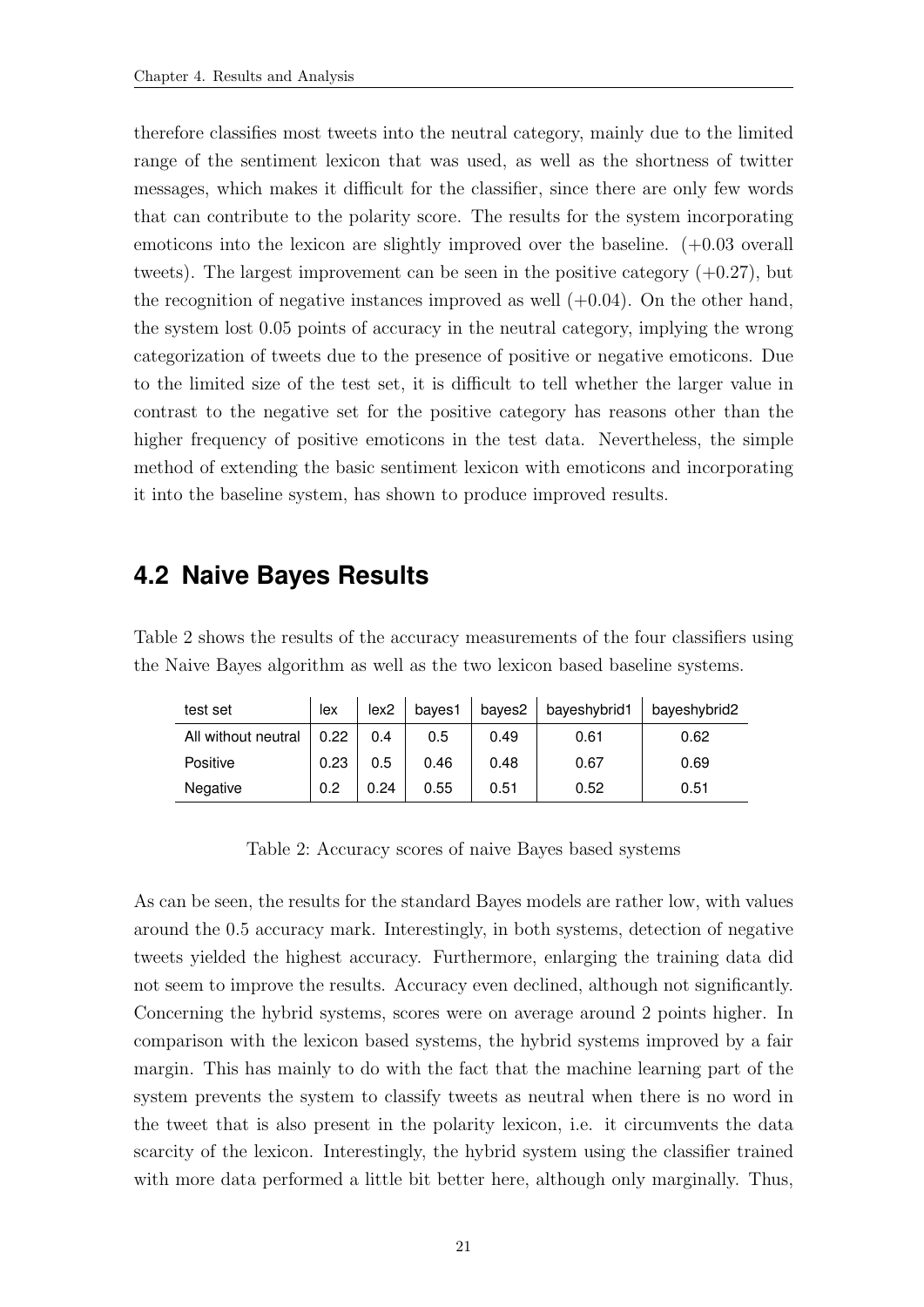the hybrid systems seem to produce acceptable results, whereas the standard models only reach values that are close to randomness. Nevertheless, the accuracy values attained by the naive Bayes classifier are still nearly double as high as the baseline lexicon based systems (which suffer from data scarcity) and the results show that using a machine learning classifier in complement with a fairly simple lexicon based approach, using automatic retrieval methods, produces acceptable results.

### <span id="page-29-0"></span>**4.3 Maximum Entropy Results**

Table [3](#page-29-1) shows the results of the accuracy measurements of the two classifiers using the maximum Entropy algorithm as well as the two lexicon based baseline systems.

| test set            | lex  | lex2 | maxent | maxenthybrid |
|---------------------|------|------|--------|--------------|
| All without neutral | 0.22 | 0.4  | 0.44   | 0.65         |
| Positive            | 0.23 | 0.5  | 0.1    | 0.59         |
| Negative            | 0 2  | 0.24 | 0.95   | 0.72         |

Table 3: Accuracy scores of maximum enrtopy based systems

<span id="page-29-1"></span>The basic maximum entropy system, trained on unigram features performed in the same range as the naïve Bayes classifier, altough the accuracy scores were a little bit lower. Especially concerning the positive category, accuracy was extremely low. The reasons for this are unclear. Most of the test tweets were classified as negative, reaching an accuracy score of 0.95. Overall, the performance is underwhelming, considering the large amount of data that was used as input, implying either the inadequacy of the training data or a classification error due to the limited amount of input features. On the other hand, the hybrid system, a combination of the lex2 and maxent systems, using the classification output of the machine learning algorithm as an additional input source for the lexicon based system, performed significantly better, reaching an overall accuracy of 0.65, similar to the naivy Bayes/lexicon hybrid system. Here, the low accuracy in the positive category of the standard system is revoked, reaching an accuracy score of 0.59. Overall, the maximum entropy hybrid system performed better than all the other systems, even though the standard system did not perform as well as (both) naïve Bayes standard systems. Additionally, another model was trained using the maximum entropy classifier and a larger amount of data (15'000 positive and negative tweets), but no improvement in the accuracy resulted thereof.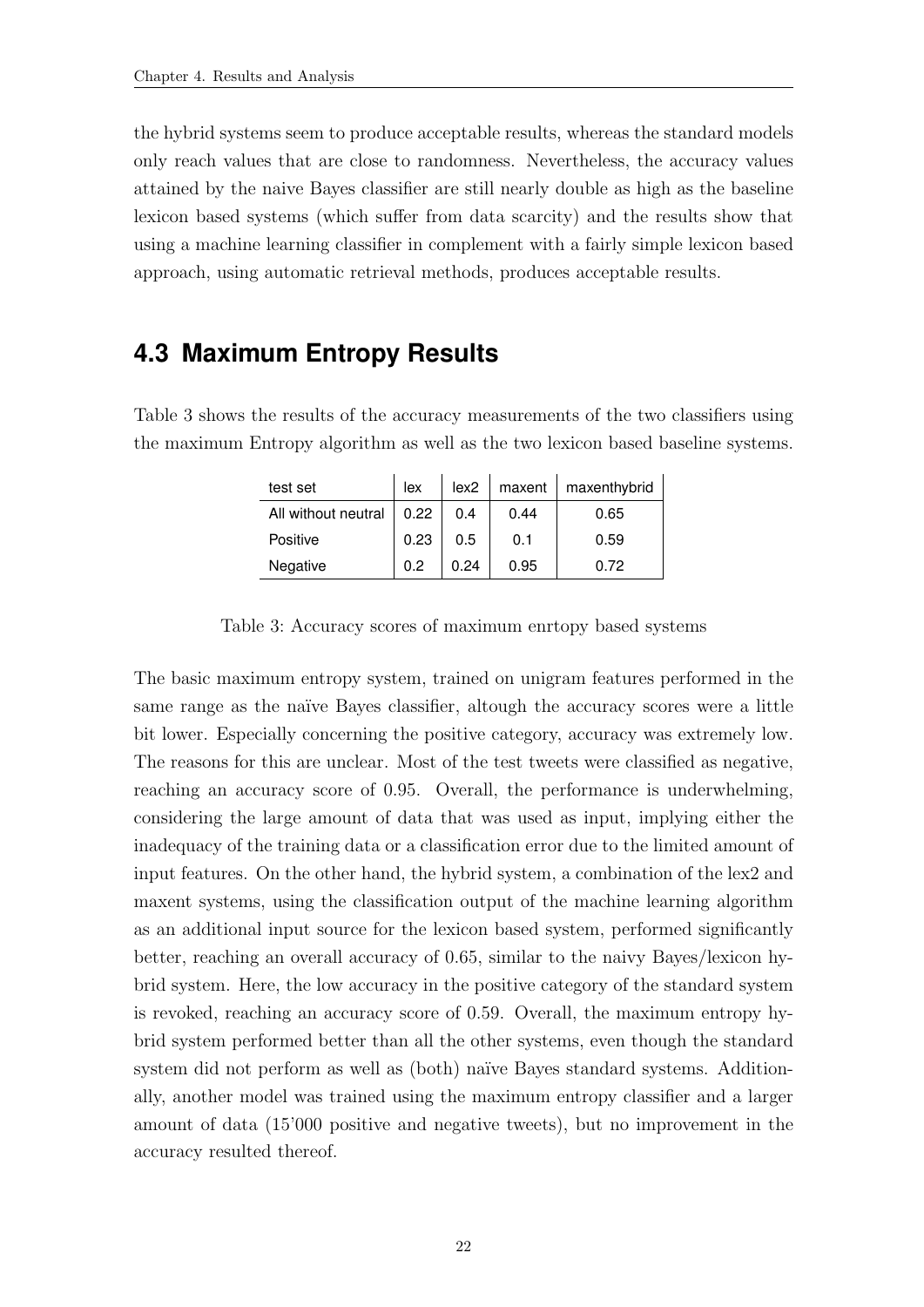## <span id="page-30-0"></span>**5 Discussion**

The lexicon based approaches described in this paper, utilizing a polarity lexicon in order to classify tweets, produced results in the range of 0.6 to 0.63 accuracy for discriminating between positive, negative and neutral tweets. Overall, considering the simplicity of this approach, these results are in the vicinity of what was expected. After all, these systems were implemented mainly as a baseline systems to which to compare the machine learning systems as well as for integration/combination with the machine learning approaches. Still, when looking at the results of the classification when neglecting the neutral category, thus changing the taski into a binary classification problem, it becomes clear that the lexicon based systems mainly reached a relatively high accuracy over the three classes, due to the high number of tweets that were classified as neutral. The reason for this is the limited extent of the polarity lexicon that was used, i.e. in many tweets there were no words present that were part of the lexicon. Additionally, the system would have potentially profited of performing tokenization, since sometimes the token of a word appearing in a tweet may have been present in the lexicon. Furthermore, additional features, such as counting elongated words (i.e. words with one character repeated more than two times, e.g. 'sooooo'), negation resolution (i.e. connecting negations with the following word, thus preventing it to be counted as positive if it appears in the lexicon) or including punctuation as a signal of increased sentimental value (e.g. increasing the score of a positive sentiment word when it is followed by exclamation marks) could have been used to improve the results of the lexicon based approach. Concerning the results of the standard machine learning classifiers (naive Bayes and maximum entropy), one has to say that the performances are not on par with the results of other works, e.g. [Bifet and Frank](#page-34-9) [\[2010\]](#page-34-9) or [Go et al.](#page-35-11) [\[2009\]](#page-35-11), with accuracy scores reaching barely the 0.5 threshold. The main reason for this has to be the data that was used in order to train the models. Since the main problem of doing sentiment analysis in German is the (in)availability of suitable data, the decision was made to experiment with automatic data acquisition, using emoticons in order to create a training set of positive and negative tweets, similar to the approach used by [Pak and Paroubek](#page-35-7) [\[2010\]](#page-35-7), which produced acceptable results for English Twitter sentiment analysis. In this case, the results imply that the training data was not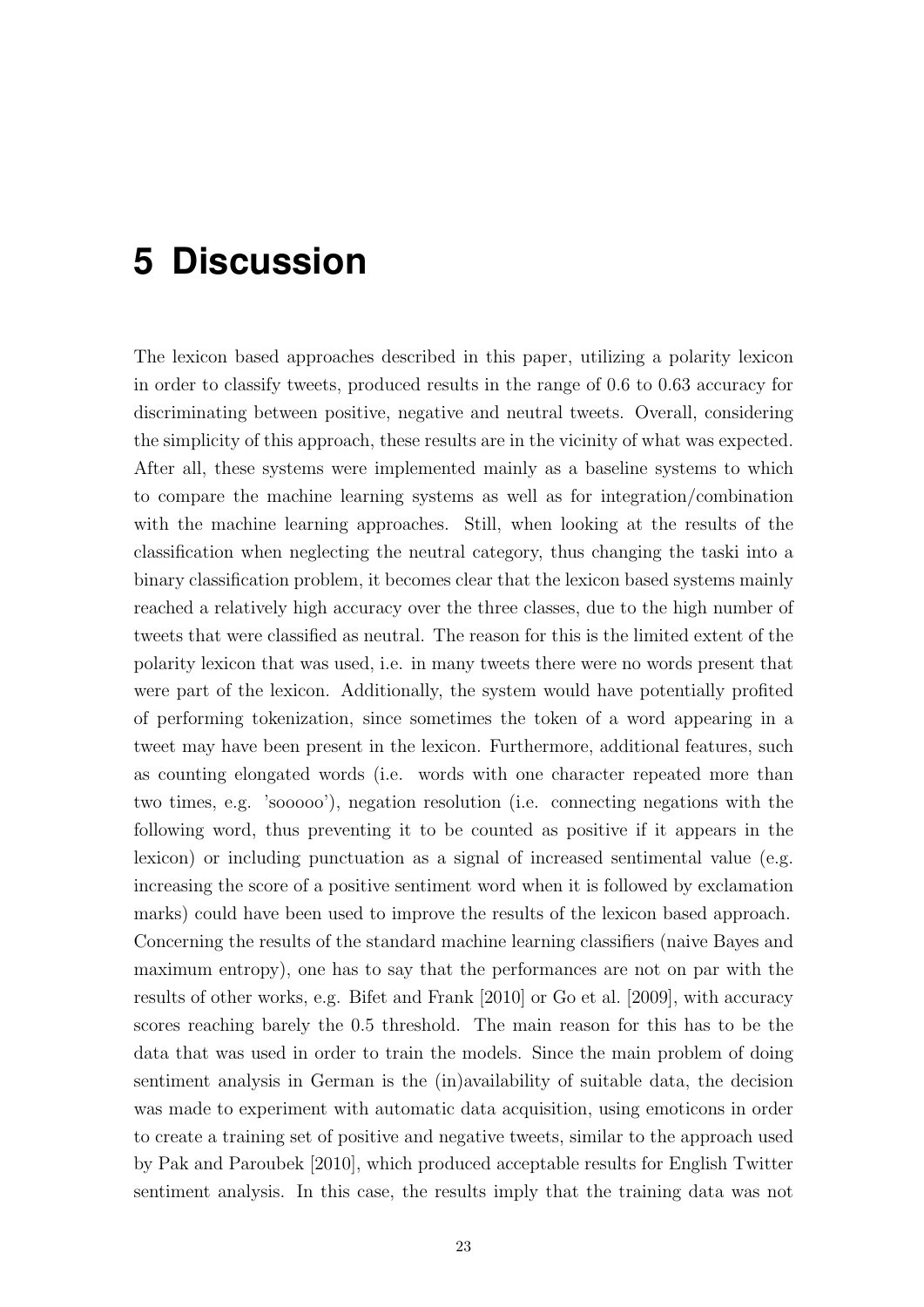efficient in training the classifiers, since the results are relatively low. Another reason for the low performance may also be the test set that was used, which was fairly limited in size (around 600 tweets excluding the neutral category). Another reason for the poor performance of these systems may be the decision to only use word unigrams. A number of additional features could be incorporated into these systems, potentially improving their performance regardless of the inadequacy of the training data. Potential features that could be used include extension of the unigram approach to bigrams or n-grams, integration of all-caps (i.e. counting the number of words with all characters in upper case), counting the number of elongated words, hashtags, negation contexts, part-of-speech tags, punctuation (e.g. the number of sequences of exclamation marks, question marks and so on) and character ngrams. On the other hand, the results for the hybrid methods showed that this approach may prove to be efficient, even if suitable, human annotated data for the specific language is not available. By combining the lexicon based approach with the two machine learning approaches, the performance of the systems was improved by a fair margin. With accuracy values of around 0.65, these systems, still using only a simple approach, both concerning the lexicon based approach as well as the machine learning methods (only using unigrams as features), could potentially be further improved by integrating additional features (as mentioned above).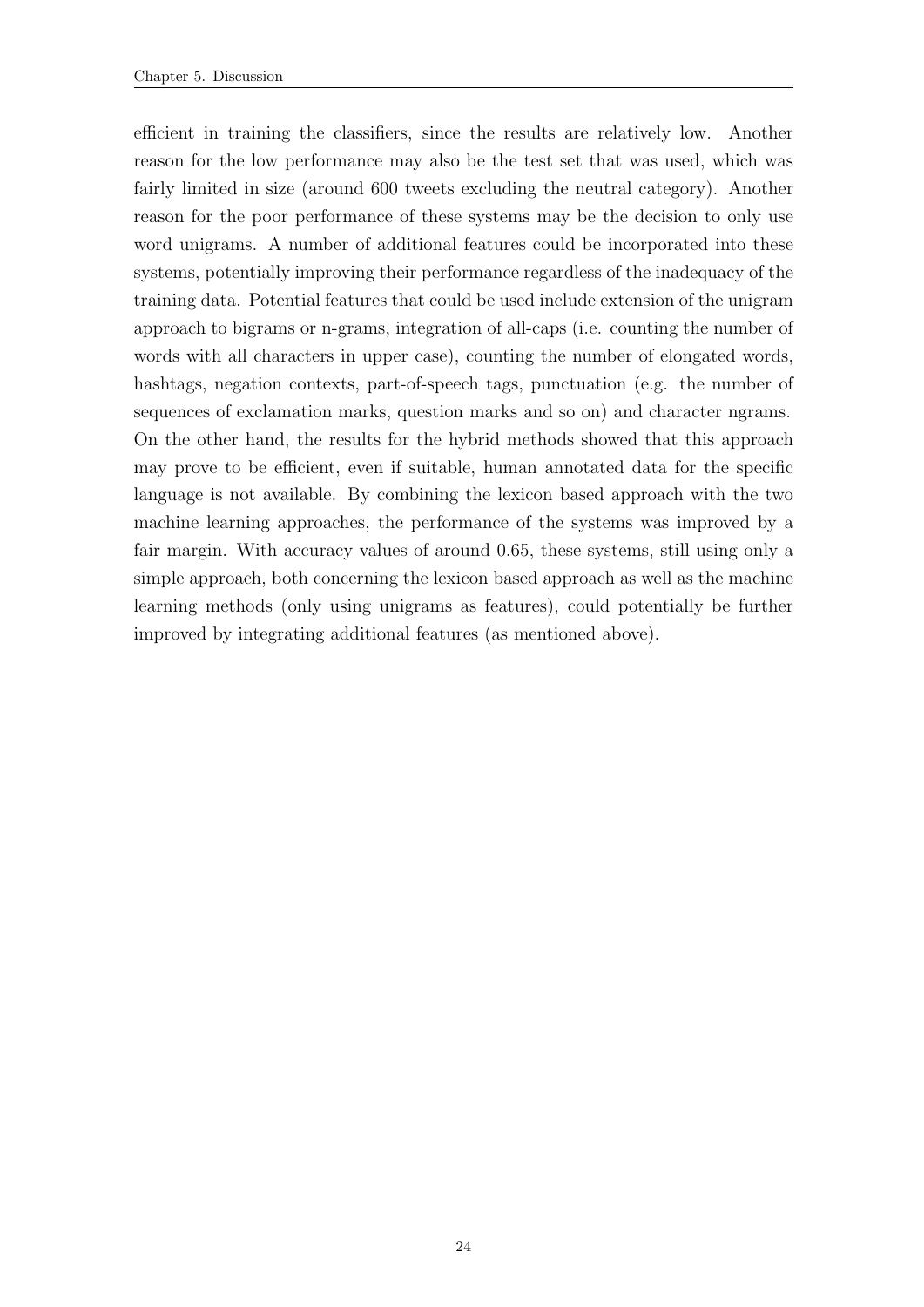## <span id="page-32-0"></span>**6 Conclusion**

In the paper, the possibility of using automatically acquired data for training machine learning algorithms to be used in sentiment analysis of tweets was explored. The data was acquired by crawling German language tweets and classifying them into the two categories positive and negative, according to the presence of either positive or negative emoticons. The machine learning algorithms were then tested using a human annotated test set and compared to a baseline lexicon based system. The two approaches were also combined into to hybrid system, incorporating both lexicon lookup as well as machine learning. The results have shown that both the lexicon based approach, as well as the two machine learning approaches did not perform very good on their own. In case of the lexicon based approach, the performance was improved by incorporating emoticons into the polarity lexicon. Especially the machine learning methods did not perform as the results of other works, using similar algorithms, would suggest. This implies that the process of automatically acquiring Twitter data to be used as a training set for machine learning, has to be either improved, or is not worthwhile at all. Furthermore, the combination of the lexicon based and machine learning based systems yielded results approaching accuracy values of around 0.65. These results are promising, since even though the training data for the machine learning algorithms was suboptimal, and the lexicon based systems perform poorly on their own, suffering from data scarcity in the lexicon, the combination of the two methods seems to improve performance. Furthermore, only basic features were used in the machine learning approaches, that is only the frequency of unigrams in the tweets. By extending the feature sets by more complex features, such as bigrams, part-of-speech tags and so on, the performance of both the standard machine learning approaches as well as of the hybrid systems may very well be improved further. Nevertheless, it was shown that using automatically acquired data can be used in order to train classifiers, even though postprocessing of the data may be necessary in order to assure the quality of the training set. Since research on German language Twitter sentiment analysis is very limited at the current time, especially in comparison with, for example, English, this is a first step into expanding the possibilities of research in this area. A freely available twitter corpus for German would go a long way to support the development of better sentiment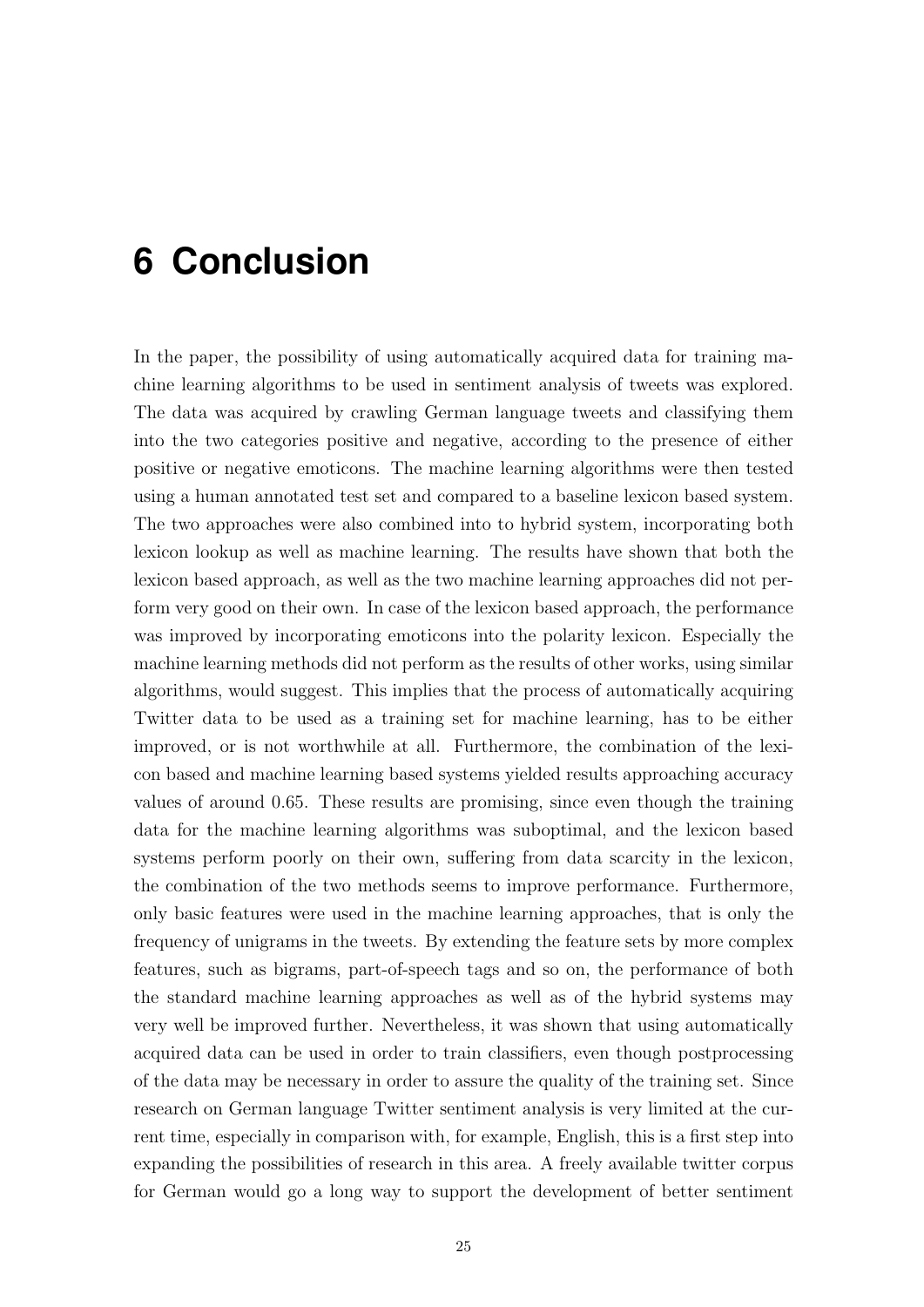analysis techniques for German and a method for building such a corpus automatically would be a valuable contribution towards this goal. Even though the results of the systems tested here may not be on par with other state-of-the-art publications, they constitute a first step towards more complex systems, using the automatically acquired data. In order to test this approach of automatic corpus generation, the machine learning classifiers have to be tested with a wider range of input features, so as to see if their performance can be improved further or if the problem lies in the data itself. Still, the hybrid methods show promising results even with potentially skewed data, thus further research into these methods seems to be necessary.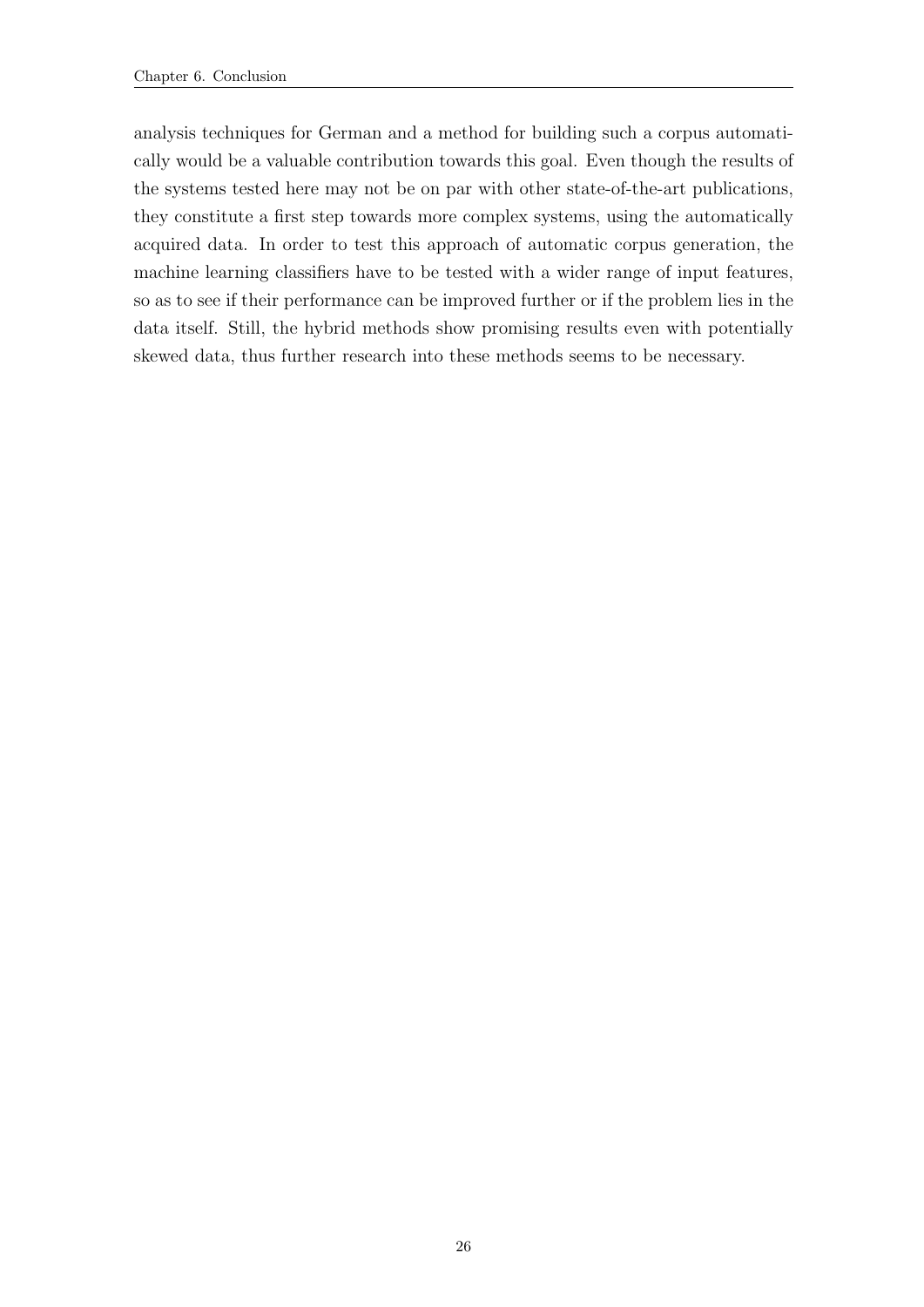### <span id="page-34-0"></span>**References**

- <span id="page-34-2"></span>Asur, S. and Huberman, B. A. (2010). Predicting the future with social media. In Proceedings of the 2010 IEEE/WIC/ACM International Conference on Web Intelligence and Intelligent Agent Technology - Volume 01, WI-IAT '10, pages 492–499, Washington, DC, USA. IEEE Computer Society.
- <span id="page-34-9"></span>Bifet, A. and Frank, E. (2010). Sentiment knowledge discovery in twitter streaming data. In Proceedings of the 13th International Conference on Discovery Science, DS'10, pages 1–15, Berlin, Heidelberg. Springer-Verlag.
- <span id="page-34-4"></span>Bird, S., Klein, E., and Loper, E. (2009). Natural Language Processing with Python. O'Reilly Media.
- <span id="page-34-7"></span>Bird, S., Loper, E., Klein, E., and Baldridge, J. (2008). Multidisciplinary instruction with the natural language toolkit. In In Proceedings of Workshop on Issues in Teaching Computational Linguistics.
- <span id="page-34-5"></span>Bishop, C. (2010). Pattern Recognition and Machine Learning. Springer.
- <span id="page-34-3"></span>Bollen, J., Mao, H., and Zeng, X.-J. (2011). Twitter mood predicts the stock market. Journal of Computational Science.
- <span id="page-34-6"></span>Clematide, S. and Klenner, M. (2010). Evaluation and extension of a polarity lexicon for german. In Montoyo, A., Martínez-Barco, P., Balahur, A., and Boldrini, E., editors, Proceedings of the 1st Workshop on Computational Approaches to Subjectivity and Sentiment Analysis (WASSA), pages 7–13, Lisbon, Portugal.
- <span id="page-34-1"></span>Das, S. and Chen, M. (2001). Yahoo! for amazon: Extracting market sentiment from stock message boards. Proceedings of the Asia Pacific finance association annual conference (APFA), 35:43.
- <span id="page-34-8"></span>Daumé, H. (2004). Notes on CG and LM-BFGS optimization of logistic regression. Paper available at <http://pub.hal3.name#daume04cg-bfgs>, implementation available at <http://hal3.name/megam/>.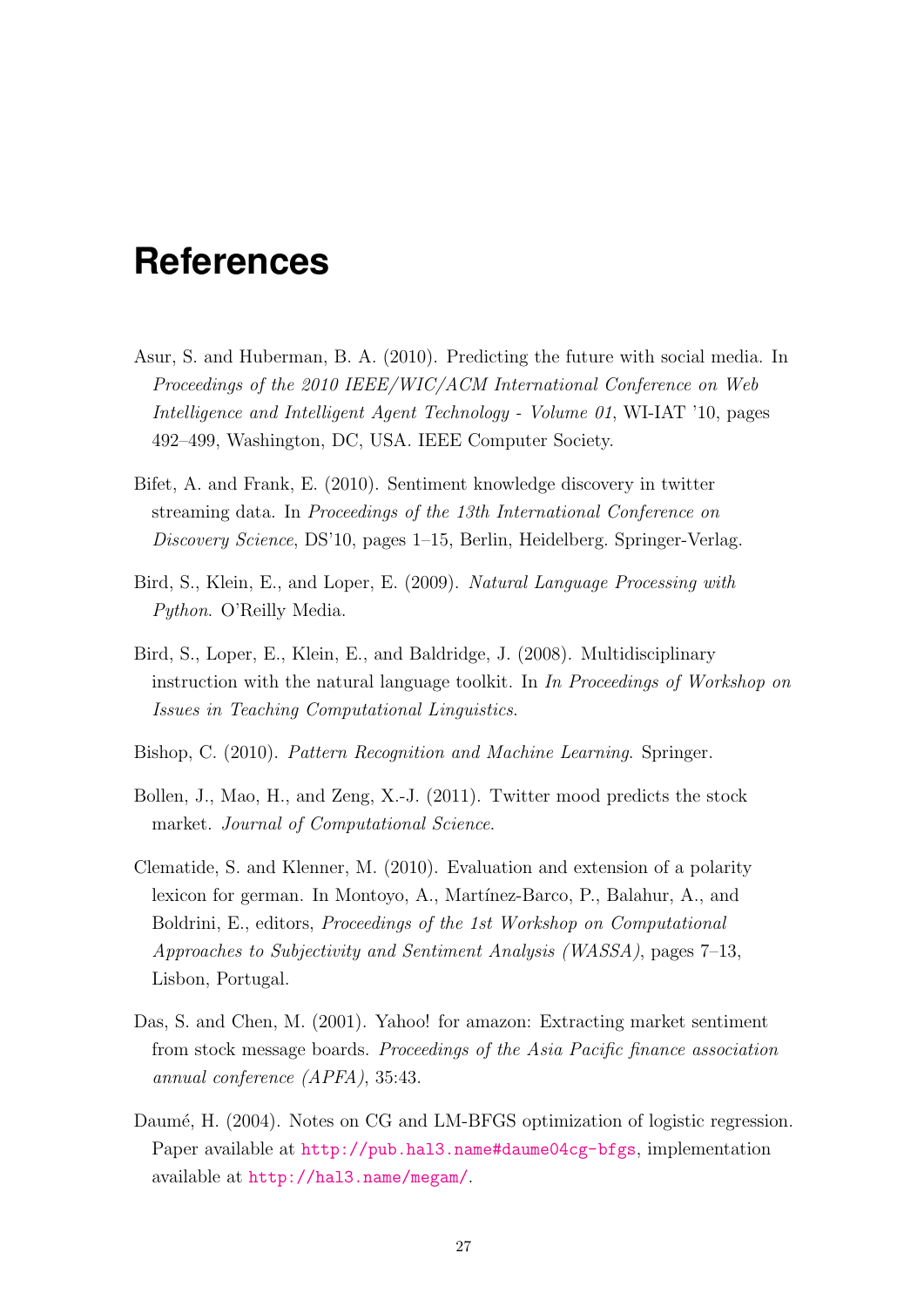- <span id="page-35-11"></span>Go, A., Bhayani, R., and Huang, L. (2009). Twitter sentiment classification using distant supervision. CS224N Project Report, Stanford, 1:12.
- <span id="page-35-0"></span>Indurkhya, N. and Damerau, F. J. (2010). Handbook of Natural Language Processing. CRC Press, 2nd edition.
- <span id="page-35-1"></span>Liu, B. (2012). Sentiment Analysis and Opinion Mining. Morgan amd Claypool.
- <span id="page-35-2"></span>Liu, Y., Huang, X., An, A., and Yu, X. (2007). Arsa: A sentiment-aware model for predicting sales performance using blogs. In Proceedings of the 30th Annual International ACM SIGIR Conference on Research and Development in Information Retrieval, SIGIR '07, pages 607–614, New York, NY, USA. ACM.
- <span id="page-35-5"></span>Martínez-Cámara, E., Martín-Valdivia, M. T., Ureña-López, L. A., and Montejo-Raéz, A. (2012). Sentiment analysis in twitter. Natural Language Engineering, 20(01):1–28.
- <span id="page-35-3"></span>McGlohon, M., Glance, N., and Reiter, Z. (2010). Star quality: Aggregating reviews to rank products and merchants. In Proceedings of Fourth International Conference on Weblogs and Social Media (ICWSM).
- <span id="page-35-9"></span>Narr, S., Hulfenhaus, M., and Albayrak, S. (2012). Language-independent twitter sentiment analysis. Knowledge Discovery and Machine Learning (KDML), LWA, pages 12–14.
- <span id="page-35-8"></span>Nigam, K., Lafferty, J., and McCallum, A. (1999). Using maximum entropy for text classification. In IJCAI-99 Workshop on Machine Learning for Information Filtering, pages 61–67.
- <span id="page-35-4"></span>O'Connor, B., Balasubramanyan, R., Routledge, B. R., and Smith, N. A. (2010). From tweets to polls : Linking text sentiment to public opinion time series.
- <span id="page-35-7"></span>Pak, E. and Paroubek, P. (2010). Twitter as a corpus for sentiment analysis and opinion mining. In In Proceedings of the Seventh Conference on International Language Resources and Evaluation.
- <span id="page-35-10"></span>Pietra, S. D., Pietra, V. D., and Lafferty, J. (1997). Inducing features of random fields. IEEE Transactions on Pattern Analysis and Machine Intelligence, 19(4):380–393.
- <span id="page-35-6"></span>Read, J. (2005). Using emoticons to reduce dependency in machine learning techniques for sentiment classification. In Proceedings of the ACL Student Research Workshop, pages 43–48. Association for Computational Linguistics.